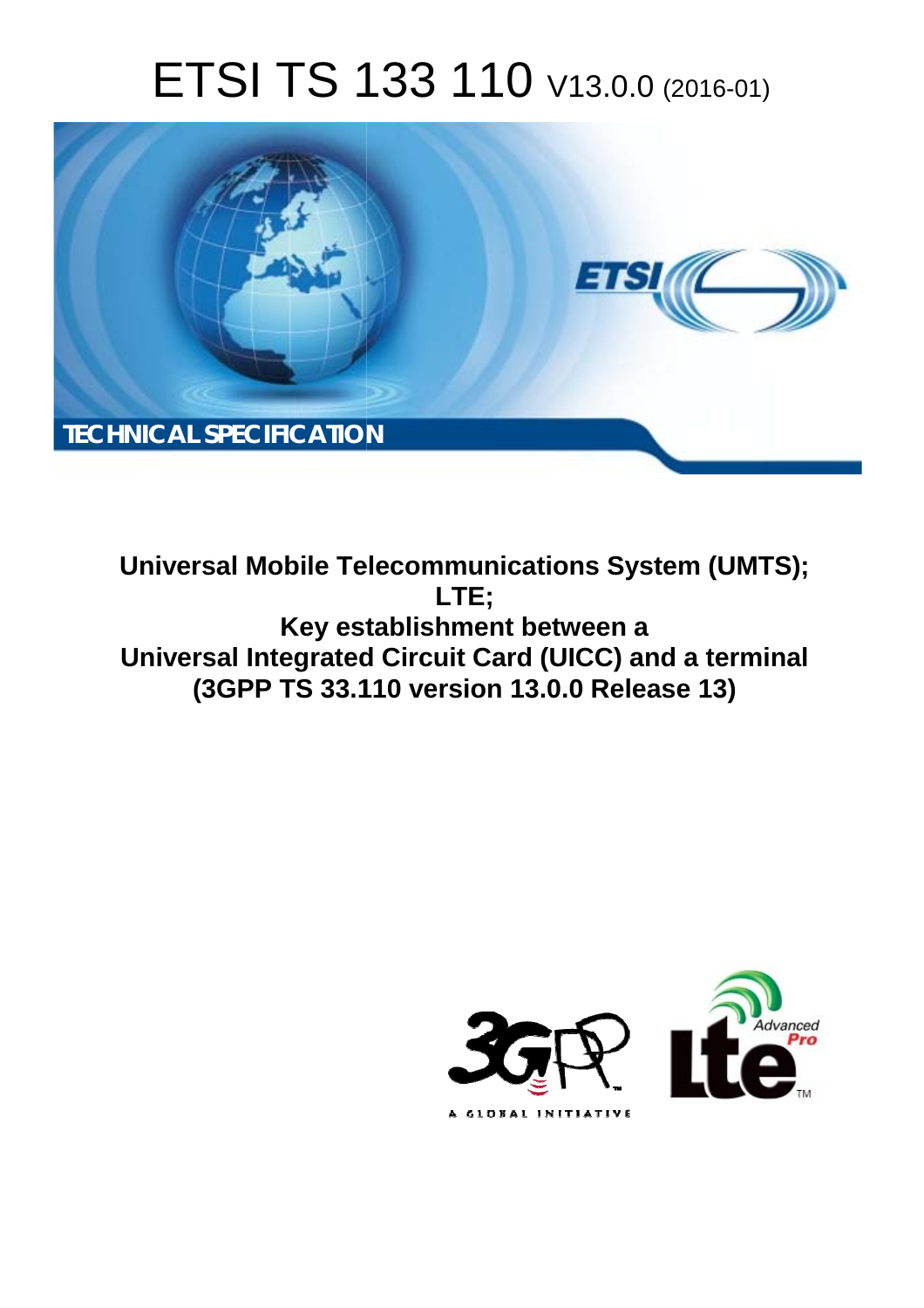Reference RTS/TSGS-0333110vd00

Keywords LTE,SECURITY,UMTS

#### *ETSI*

#### 650 Route des Lucioles F-06921 Sophia Antipolis Cedex - FRANCE

Tel.: +33 4 92 94 42 00 Fax: +33 4 93 65 47 16

Siret N° 348 623 562 00017 - NAF 742 C Association à but non lucratif enregistrée à la Sous-Préfecture de Grasse (06) N° 7803/88

#### *Important notice*

The present document can be downloaded from: <http://www.etsi.org/standards-search>

The present document may be made available in electronic versions and/or in print. The content of any electronic and/or print versions of the present document shall not be modified without the prior written authorization of ETSI. In case of any existing or perceived difference in contents between such versions and/or in print, the only prevailing document is the print of the Portable Document Format (PDF) version kept on a specific network drive within ETSI Secretariat.

Users of the present document should be aware that the document may be subject to revision or change of status. Information on the current status of this and other ETSI documents is available at <http://portal.etsi.org/tb/status/status.asp>

If you find errors in the present document, please send your comment to one of the following services: <https://portal.etsi.org/People/CommiteeSupportStaff.aspx>

#### *Copyright Notification*

No part may be reproduced or utilized in any form or by any means, electronic or mechanical, including photocopying and microfilm except as authorized by written permission of ETSI.

The content of the PDF version shall not be modified without the written authorization of ETSI. The copyright and the foregoing restriction extend to reproduction in all media.

> © European Telecommunications Standards Institute 2016. All rights reserved.

**DECT**TM, **PLUGTESTS**TM, **UMTS**TM and the ETSI logo are Trade Marks of ETSI registered for the benefit of its Members. **3GPP**TM and **LTE**™ are Trade Marks of ETSI registered for the benefit of its Members and of the 3GPP Organizational Partners.

**GSM**® and the GSM logo are Trade Marks registered and owned by the GSM Association.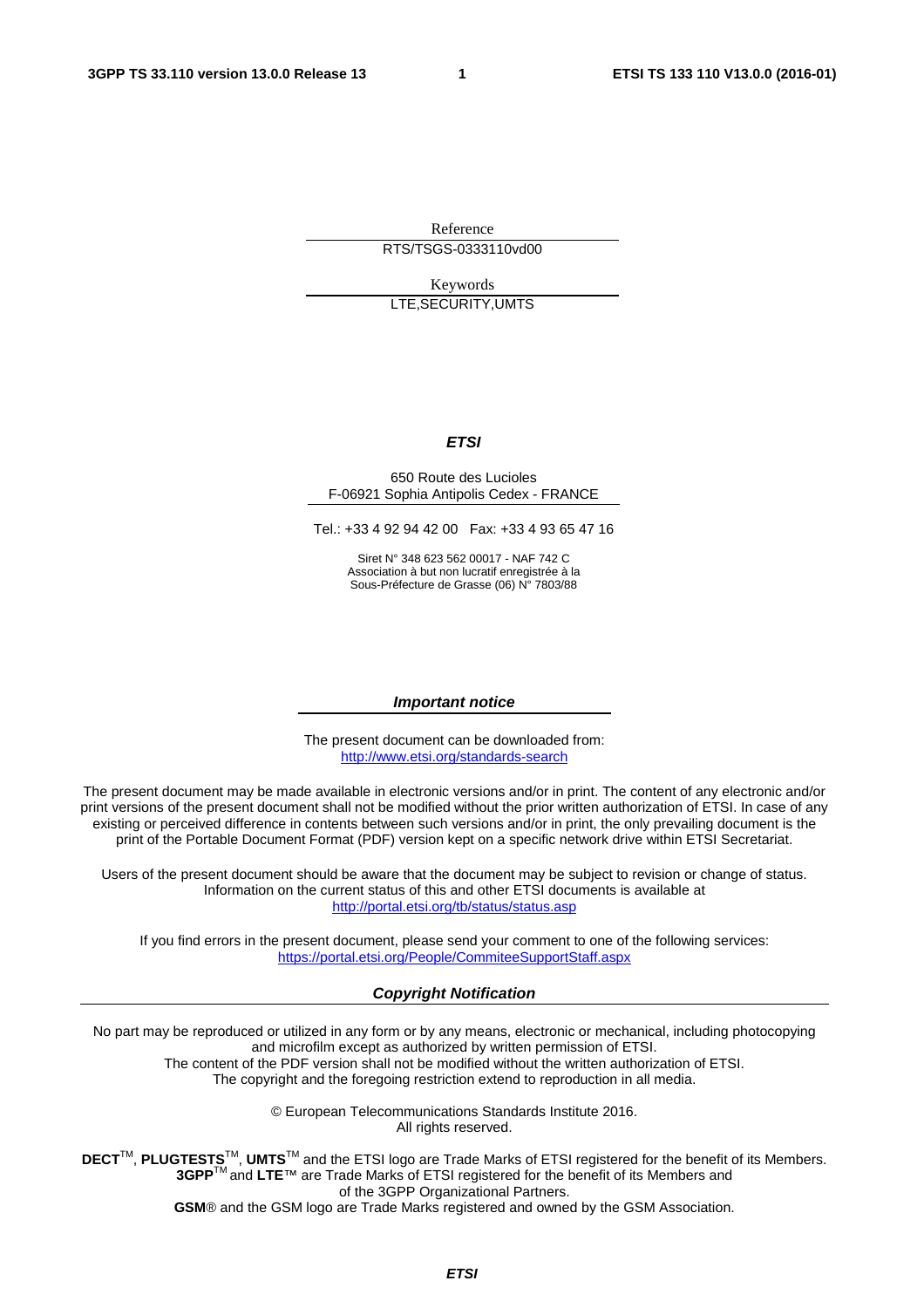## Intellectual Property Rights

IPRs essential or potentially essential to the present document may have been declared to ETSI. The information pertaining to these essential IPRs, if any, is publicly available for **ETSI members and non-members**, and can be found in ETSI SR 000 314: *"Intellectual Property Rights (IPRs); Essential, or potentially Essential, IPRs notified to ETSI in respect of ETSI standards"*, which is available from the ETSI Secretariat. Latest updates are available on the ETSI Web server [\(https://ipr.etsi.org/](https://ipr.etsi.org/)).

Pursuant to the ETSI IPR Policy, no investigation, including IPR searches, has been carried out by ETSI. No guarantee can be given as to the existence of other IPRs not referenced in ETSI SR 000 314 (or the updates on the ETSI Web server) which are, or may be, or may become, essential to the present document.

## Foreword

This Technical Specification (TS) has been produced by ETSI 3rd Generation Partnership Project (3GPP).

The present document may refer to technical specifications or reports using their 3GPP identities, UMTS identities or GSM identities. These should be interpreted as being references to the corresponding ETSI deliverables.

The cross reference between GSM, UMTS, 3GPP and ETSI identities can be found under [http://webapp.etsi.org/key/queryform.asp.](http://webapp.etsi.org/key/queryform.asp)

## Modal verbs terminology

In the present document "**shall**", "**shall not**", "**should**", "**should not**", "**may**", "**need not**", "**will**", "**will not**", "**can**" and "**cannot**" are to be interpreted as described in clause 3.2 of the [ETSI Drafting Rules](http://portal.etsi.org/Help/editHelp!/Howtostart/ETSIDraftingRules.aspx) (Verbal forms for the expression of provisions).

"**must**" and "**must not**" are **NOT** allowed in ETSI deliverables except when used in direct citation.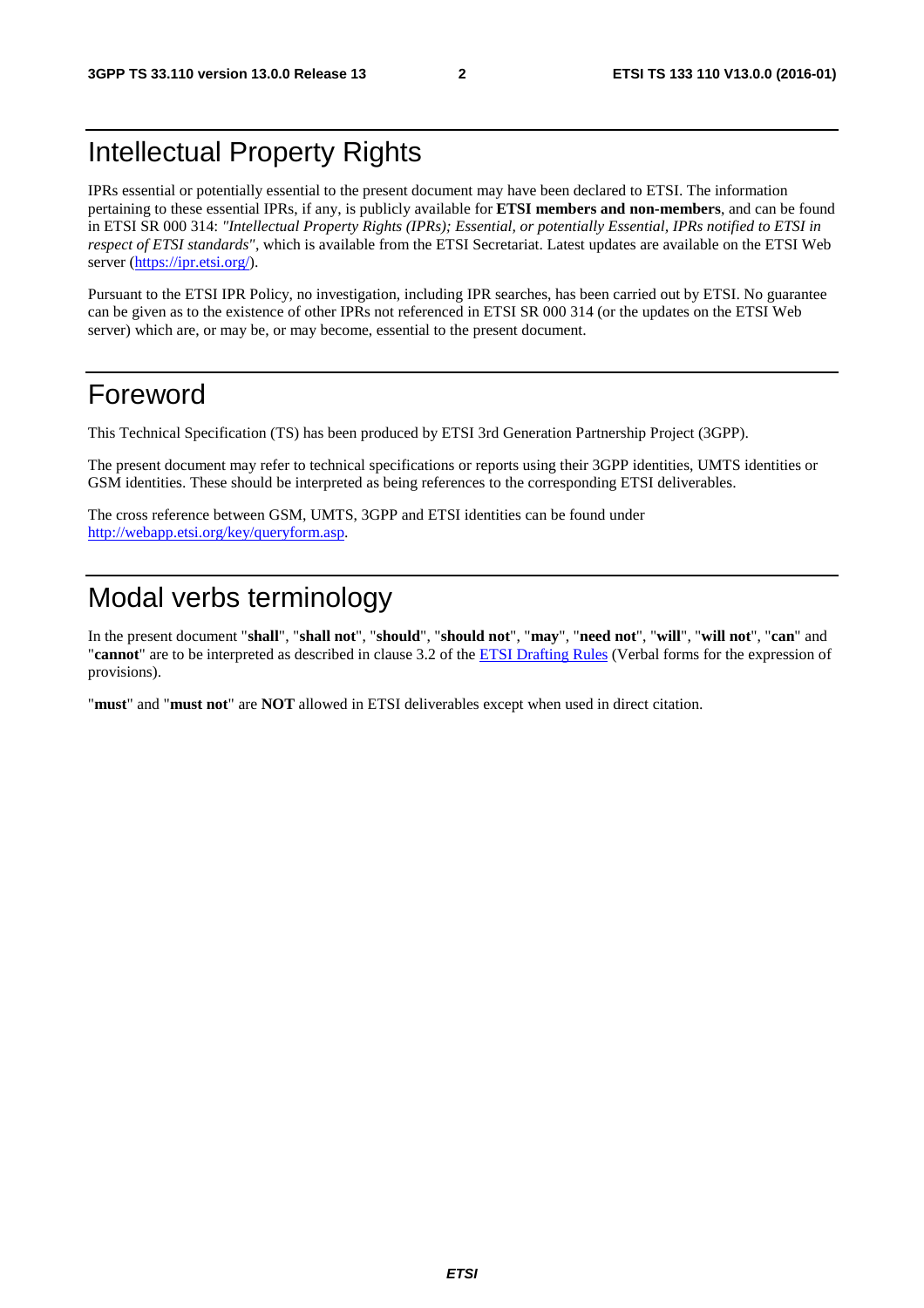$\mathbf{3}$ 

## Contents

| 1              |                                                                                            |  |  |  |  |  |
|----------------|--------------------------------------------------------------------------------------------|--|--|--|--|--|
| 2              |                                                                                            |  |  |  |  |  |
|                |                                                                                            |  |  |  |  |  |
| 3<br>3.1       |                                                                                            |  |  |  |  |  |
| 3.2            |                                                                                            |  |  |  |  |  |
| 3.3            |                                                                                            |  |  |  |  |  |
| 4              |                                                                                            |  |  |  |  |  |
| 4.1            |                                                                                            |  |  |  |  |  |
| 4.2            |                                                                                            |  |  |  |  |  |
| 4.2.1          |                                                                                            |  |  |  |  |  |
| 4.3            |                                                                                            |  |  |  |  |  |
| 4.3.1<br>4.3.2 |                                                                                            |  |  |  |  |  |
| 4.3.3          |                                                                                            |  |  |  |  |  |
| 4.4            | General requirements and principles for key establishment between a UICC and a Terminal 10 |  |  |  |  |  |
| 4.4.1          |                                                                                            |  |  |  |  |  |
| 4.4.2          |                                                                                            |  |  |  |  |  |
| 4.4.3          |                                                                                            |  |  |  |  |  |
| 4.4.4          |                                                                                            |  |  |  |  |  |
| 4.4.5          |                                                                                            |  |  |  |  |  |
| 4.4.6          |                                                                                            |  |  |  |  |  |
| 4.5            |                                                                                            |  |  |  |  |  |
| 4.5.1          |                                                                                            |  |  |  |  |  |
| 4.5.2          |                                                                                            |  |  |  |  |  |
|                | <b>Annex A (normative):</b>                                                                |  |  |  |  |  |
| A.1            |                                                                                            |  |  |  |  |  |
| A.2            |                                                                                            |  |  |  |  |  |
|                | <b>Annex B</b> (normative):                                                                |  |  |  |  |  |
|                |                                                                                            |  |  |  |  |  |
| B.1            |                                                                                            |  |  |  |  |  |
| B.2            |                                                                                            |  |  |  |  |  |
|                | <b>Annex C</b> (normative):                                                                |  |  |  |  |  |
| C.1            |                                                                                            |  |  |  |  |  |
| C.2            |                                                                                            |  |  |  |  |  |
| C.2.1          |                                                                                            |  |  |  |  |  |
| C.2.2          |                                                                                            |  |  |  |  |  |
|                | <b>Annex D</b> (informative):                                                              |  |  |  |  |  |
| D.1            |                                                                                            |  |  |  |  |  |
|                |                                                                                            |  |  |  |  |  |
| D.2            |                                                                                            |  |  |  |  |  |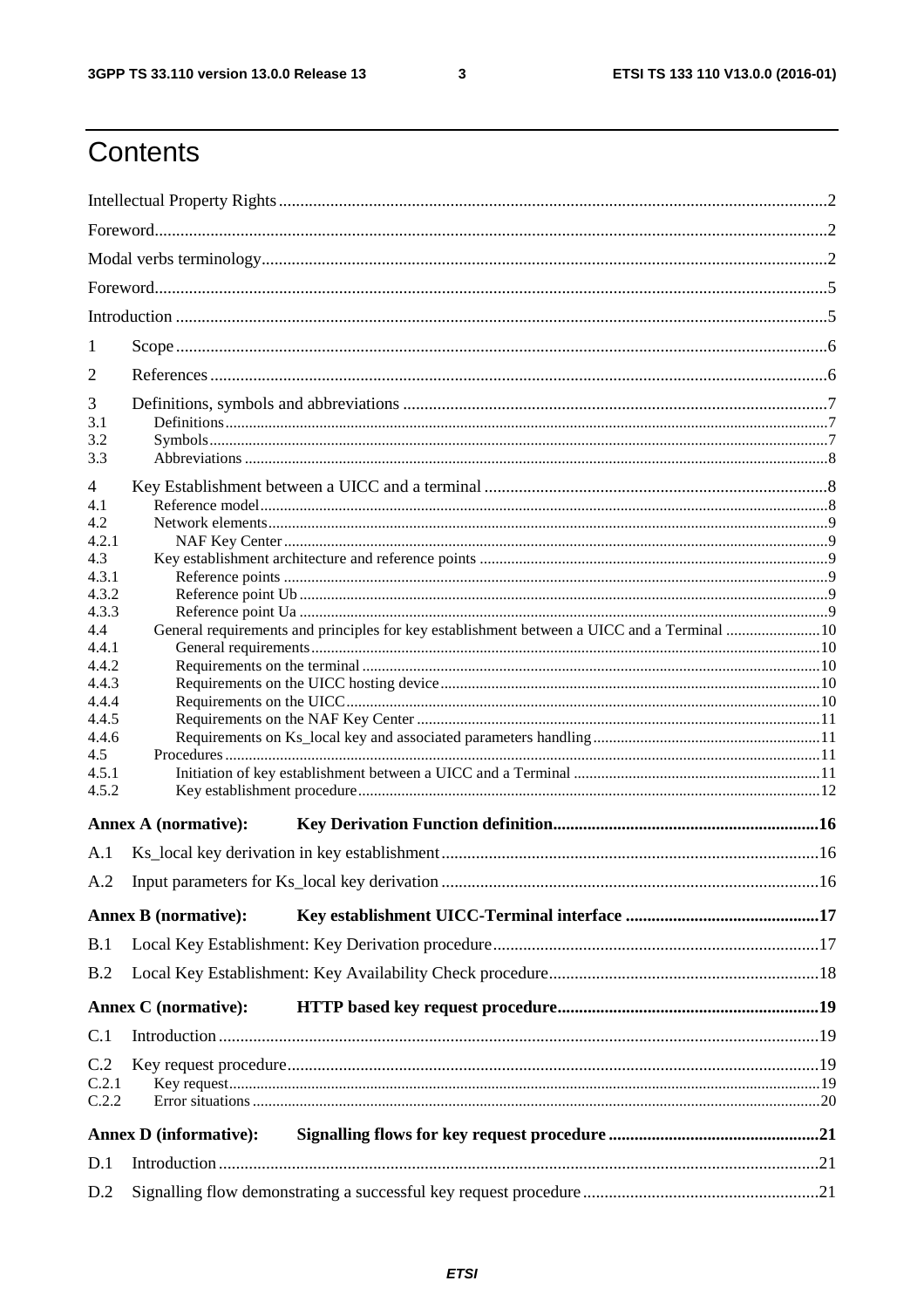$\overline{\mathbf{4}}$ 

|                          | <b>Annex E</b> (normative):   |                                                                                               |  |
|--------------------------|-------------------------------|-----------------------------------------------------------------------------------------------|--|
| E.1                      |                               |                                                                                               |  |
| E.2                      |                               |                                                                                               |  |
| E.2.1<br>E.2.2           |                               |                                                                                               |  |
| E.3                      |                               |                                                                                               |  |
| E.3.1<br>E.3.2           |                               |                                                                                               |  |
|                          | <b>Annex F</b> (normative):   |                                                                                               |  |
| F.1<br>F.1.1             |                               | TLS profile for certificate based mutual authentication between Terminal and NAF Key Center26 |  |
| F.1.2                    |                               |                                                                                               |  |
| F <sub>12</sub><br>F.2.1 |                               | TLS profile for Shared key-based mutual authentication between Terminal and NAF Key Center26  |  |
| F.2.2                    |                               |                                                                                               |  |
|                          | <b>Annex G (informative):</b> |                                                                                               |  |
|                          |                               |                                                                                               |  |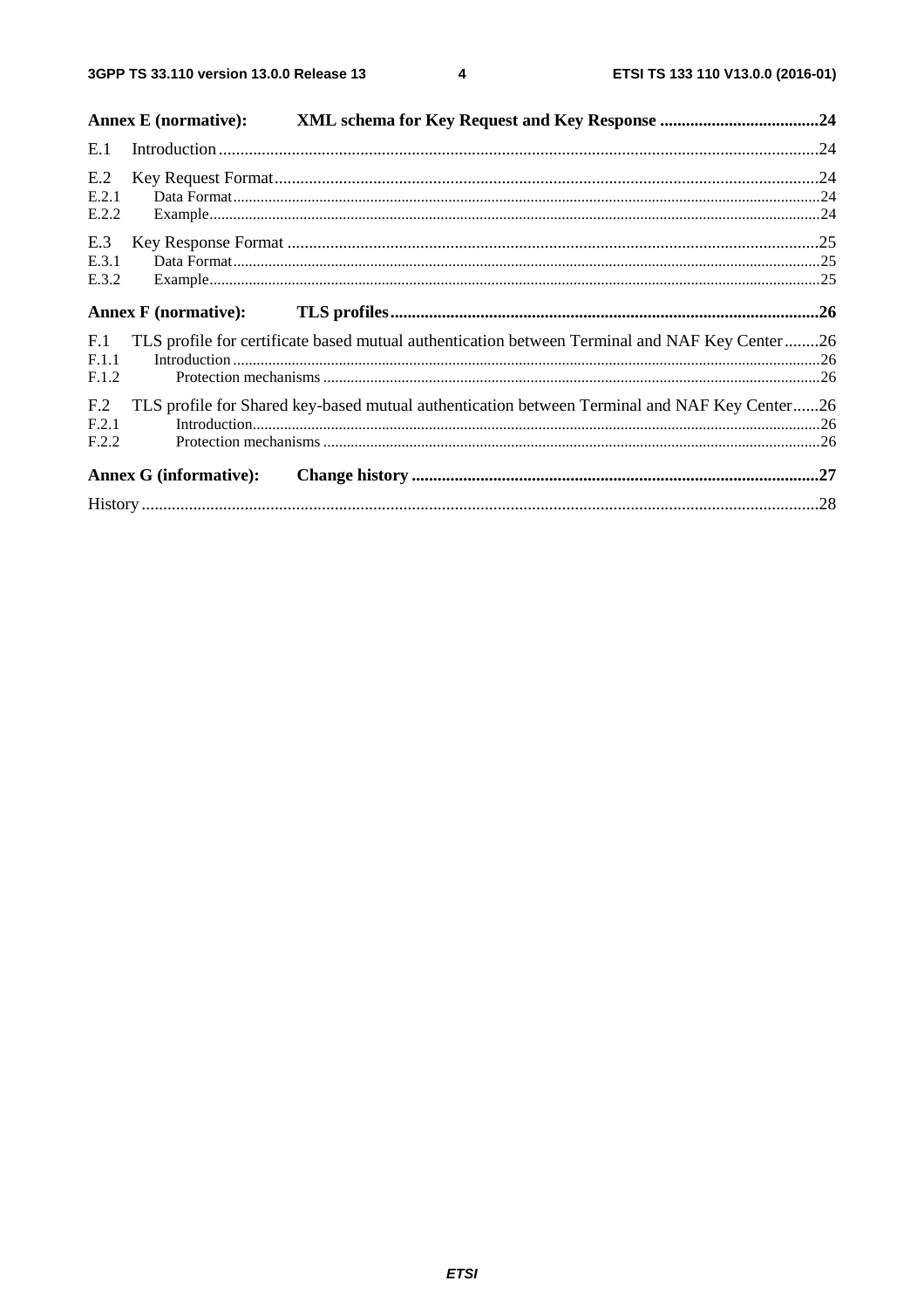## Foreword

This Technical Specification has been produced by the 3<sup>rd</sup> Generation Partnership Project (3GPP).

The contents of the present document are subject to continuing work within the TSG and may change following formal TSG approval. Should the TSG modify the contents of the present document, it will be re-released by the TSG with an identifying change of release date and an increase in version number as follows:

Version x.y.z

where:

- x the first digit:
	- 1 presented to TSG for information;
	- 2 presented to TSG for approval;
	- 3 or greater indicates TSG approved document under change control.
- y the second digit is incremented for all changes of substance, i.e. technical enhancements, corrections, updates, etc.
- z the third digit is incremented when editorial only changes have been incorporated in the document.

## Introduction

The smart card, tamper resistant device, has a primary role of storing credentials and performing sensitive cryptographic computations, it also provides portability of the user credentials. The smart card is rarely a stand-alone device; it usually interacts with a terminal. Sensitive applications are often split between a smart card and a terminal with sensitive data exchanged between the two. Therefore, the need to establish a secure channel between a UICC and a terminal that may host the UICC or be connected to the device hosting the UICC via a local interface has been identified by different standardization groups in order to protect the communication between the UICC and the terminal.

This document describes key establishment between a UICC and a terminal.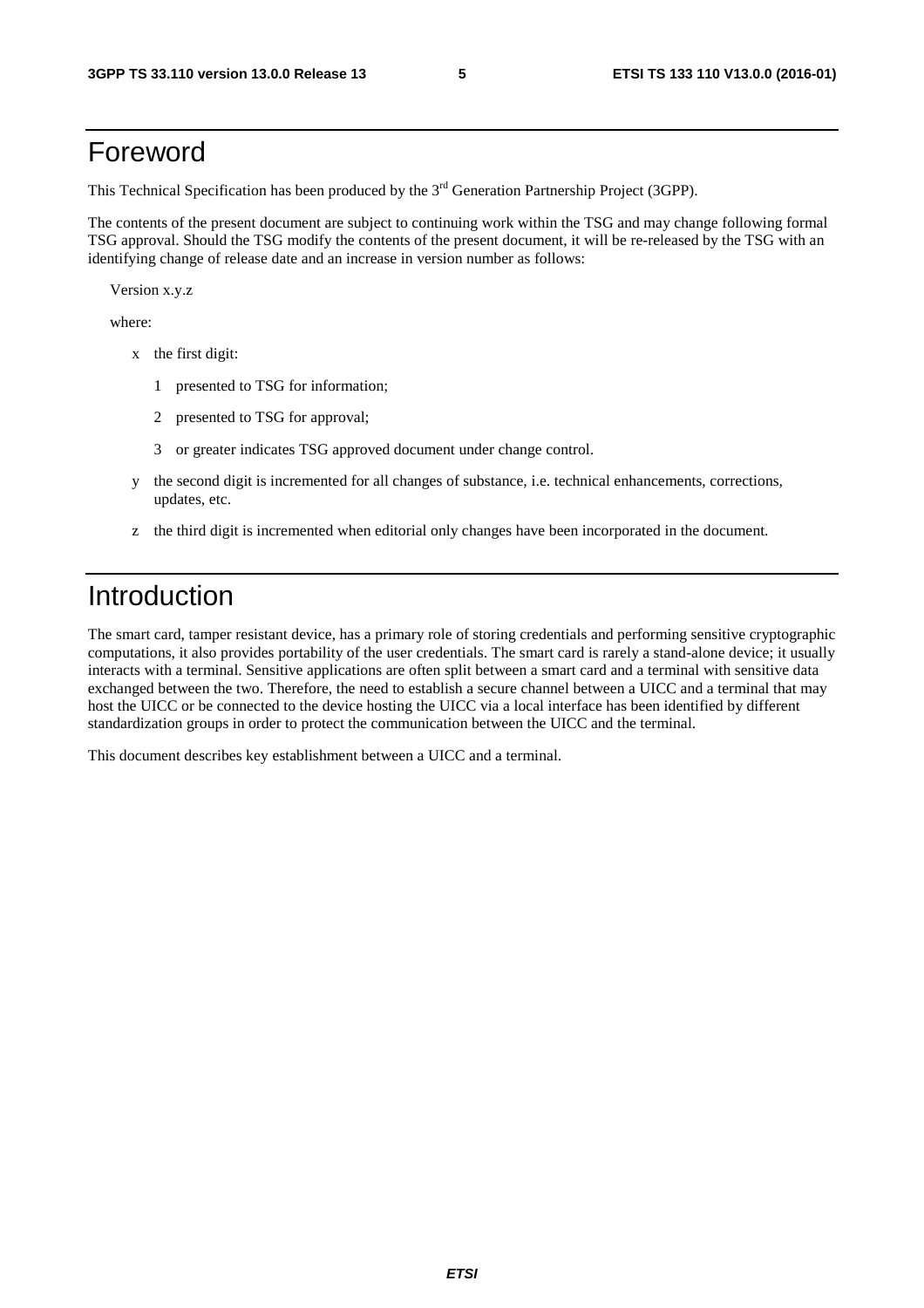### 1 Scope

The present document describes the security features and mechanisms to provision a shared key between a UICC and a terminal that may host the UICC or be connected to the device hosting the UICC via a local interface. Candidate applications to use this key establishment mechanism include but are not restricted to secure channel between a UICC and a terminal ETSI TS 102 484 [8].

The scope of this specification includes an architecture overview and the detailed procedure how to establish the shared key between the UICC and the terminal.

## 2 References

The following documents contain provisions which, through reference in this text, constitute provisions of the present document.

- References are either specific (identified by date of publication, edition number, version number, etc.) or non-specific.
- For a specific reference, subsequent revisions do not apply.
- For a non-specific reference, the latest version applies. In the case of a reference to a 3GPP document (including a GSM document), a non-specific reference implicitly refers to the latest version of that document *in the same Release as the present document*.
- [1] 3GPP TR 21.905: "Vocabulary for 3GPP Specifications".
- [2] 3GPP TS 31.101: "UICC-terminal interface; Physical and logical characteristics".
- [3] 3GPP TS 33.220: "Generic Authentication Architecture (GAA); Generic bootstrapping architecture".
- [4] 3GPP TS 22.259: "Service requirements for Personal Network Management (PNM); Stage 1".
- [5] Void.
- [6] Void.
- [7] 3GPP TS 33.222: "Generic Authentication Architecture (GAA); Access to network application functions using Hypertext Transfer Protocol over Transport Layer Security (HTTPS)".
- [8] ETSI TS 102 484: "Smart Cards; Secure Channel between a UICC and an end-point Terminal".
- [9] 3GPP TS 24.008: "Mobile radio interface Layer 3 specification; Core network protocols; Stage 3".
- [10] NIST, FIPS PUB 180-2: "Secure Hash Standard (SHS)".
- [11] IETF RFC 4634 (2006): US Secure Hash Algorithms (SHA and HMAC-SHA).
- [12] IETF RFC 2104 (1997): "HMAC: Keyed-Hashing for Message Authentication".
- [13] 3GPP TR 33.905: "Recommendations for Trusted Open Platforms".
- [14] TCG Mobile Phone Specifications, https://www.trustedcomputinggroup.org/specs/mobilephone.
- [15] TCG Trusted Network Connect (TNC) Specifications, https://www.trustedcomputinggroup.org/specs/TNC.
- [16] 3GPP TS 29.109: "Generic Authentication Architecture (GAA); Zh and Zn Interfaces based on the Diameter protocol; Stage 3".
- [17] IETF RFC 2616 (1999): "Hypertext Transfer Protocol -- HTTP/1.1".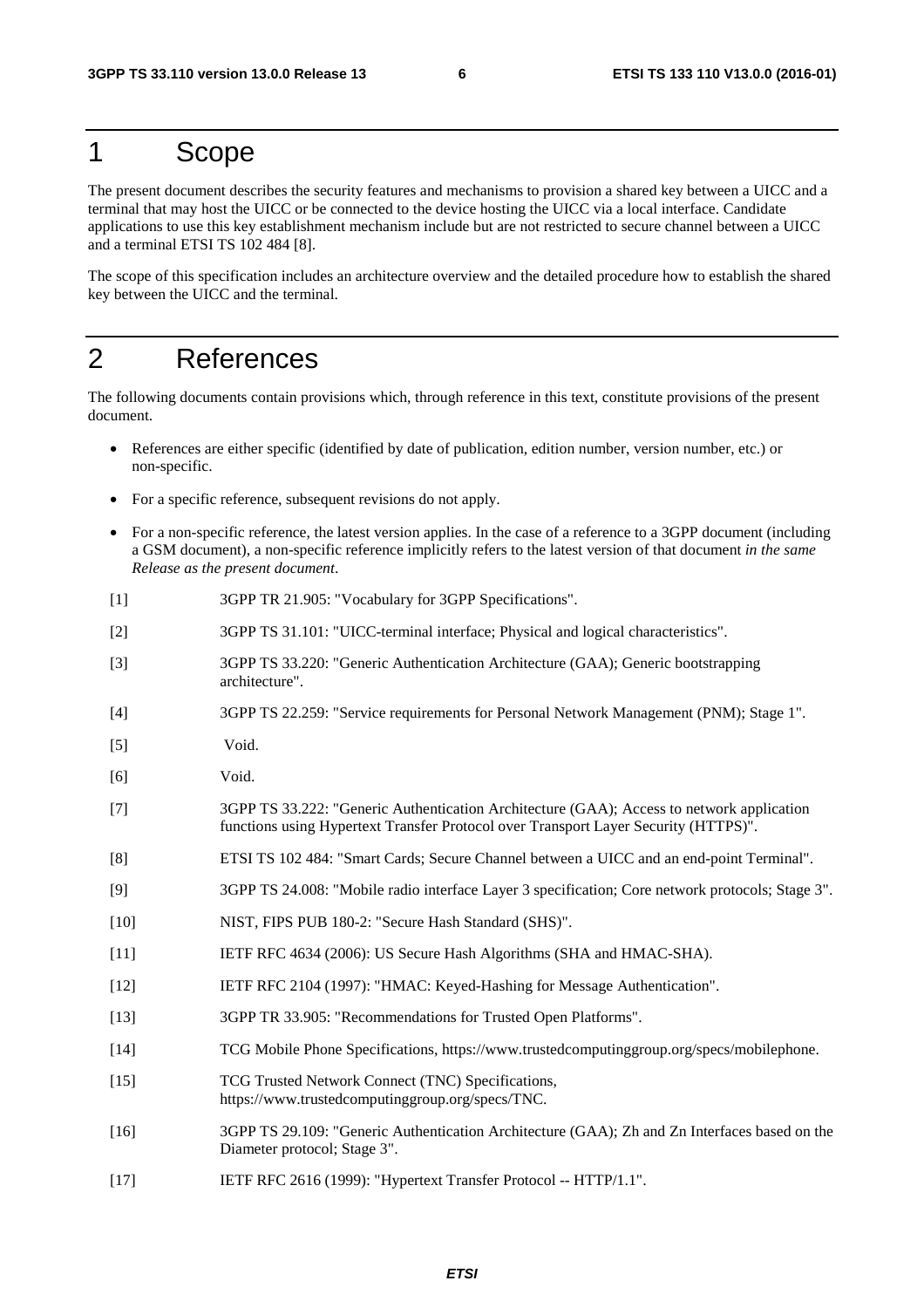[18] Void.

[19] Void.

[20] 3GPP TS 33.310: "Network Domain Security (NDS); Authentication Framework (AF)".

3 Definitions, symbols and abbreviations

### 3.1 Definitions

For the purposes of the present document, the terms and definitions given in TR 21.905 [1] and the following apply. A term defined in the present document takes precedence over the definition of the same term, if any, in TR 21.905 [1].

**NAF Key Center**: Dedicated NAF in charge of performing the key establishment between a UICC and a Terminal.

**UICC Hosting Device**: The entity, which is physically connected to the UICC. The UICC Hosting Device may be the MT or the ME.

**Terminal**: For the purposes of the present document, the term Terminal denotes a trusted device that can establish a shared key with a UICC. The Terminal is a generic term aiming to address either the scenario where it is part of the UICC Hosting Device or the scenario where it is a physically separated component (e.g. PNE as defined in TS 22.259 [4]).

**Remote Terminal**: A Terminal that is physically separated from the UICC Hosting Device.

NOTE: The definition of trusted devices is out of the scope of the specification. It is assumed that the home network can decide whether a terminal is trusted or not.

**ICCID**: ICCID is the identifier of the smart card. ICCID is defined in ITU standard and is encoded as a 10 octet string.

**Terminal\_appli\_ID**: It identifies an application in a Terminal. Terminal\_appli\_ID is an octet string of maximum 32 octets. If an application has an identifier of longer than 32 octets, this should be hashed using SHA 256 [10] into a string of length 32 octets which will be used as Terminal\_appli\_ID.

**Terminal ID:** It identifies uniquely the Terminal and is 10 octets. The Terminal ID of a ME is the IMEI and shall be encoded using BCD coding as defined in clause 10.5.1.4 of TS 24.008 [9].

NOTE: In case that the Terminal is not a ME the definition of the type of Terminal\_IDs is out of the scope of the specification.

**UICC\_appli\_ID:** It uniquely identifies an application in the UICC. The UICC\_appli\_ID is an octet string of maximum 16 octets.

## 3.2 Symbols

For the purposes of the present document, the following symbols apply:

|| Concatenation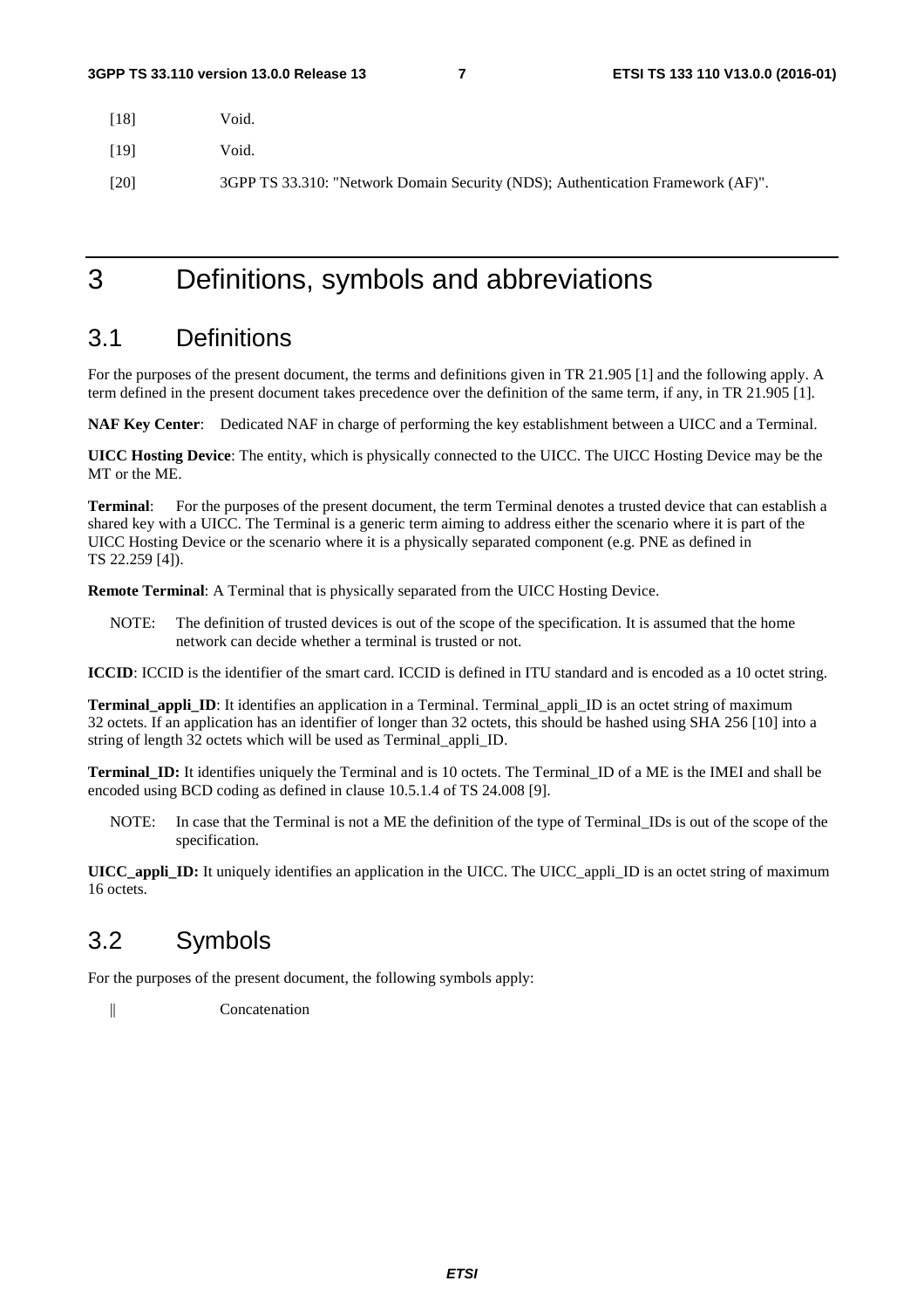### 3.3 Abbreviations

For the purposes of the present document, the abbreviations given in TR 21.905 [1] and the following apply. An abbreviation defined in the present document takes precedence over the definition of the same abbreviation, if any, in TR 21.905 [1].

| <b>B-TID</b> | <b>Bootstrapping Transaction Identifier</b>                |
|--------------|------------------------------------------------------------|
| <b>BSF</b>   | <b>Bootstrapping Server Function</b>                       |
| <b>GBA</b>   | Generic Bootstrapping Architecture                         |
| GBA ME       | ME-based GBA                                               |
| GBA U        | GBA with UICC-based enhancements                           |
| <b>ICCID</b> | Integrated Circuit Card Identification                     |
| <b>KDF</b>   | <b>Key Derivation Function</b>                             |
| Ks ext NAF   | Derived key in GBA_U                                       |
| Ks int NAF   | Derived key in GBA_U, which remains on UICC                |
| Ks local     | Derived key, which is shared between a Terminal and a UICC |
| <b>NAF</b>   | <b>Network Application Function</b>                        |
| <b>MAC</b>   | Message Authentication Code                                |
| <b>PNE</b>   | <b>Personal Network Element</b>                            |
| <b>SLF</b>   | <b>Subscriber Locator Function</b>                         |
| <b>USS</b>   | User Security Setting                                      |
|              |                                                            |

## 4 Key Establishment between a UICC and a terminal

## 4.1 Reference model

GBA\_U (TS 33.220 [3]) is used to provision a shared key between a UICC and a Terminal (i.e. Ks\_local). The GBA\_U key Ks\_int\_NAF is used by the UICC and the NAF to derive Ks\_local. The NAF securely delivers Ks\_local to the Terminal through a TLS tunnel, which is established between the NAF and the Terminal.

Figure 4.1 and figure 4.2 show a network model of the entities that utilize the bootstrapped secrets, and the reference points used between them. In figure 4.1 the Terminal is part of the UICC Hosting Device whereas in figure 4.2 the Terminal is connected to the UICC Hosting Device via a local interface.



#### **Figure 4.1: High level reference mode (the Terminal is part of the UICC Hosting Device)**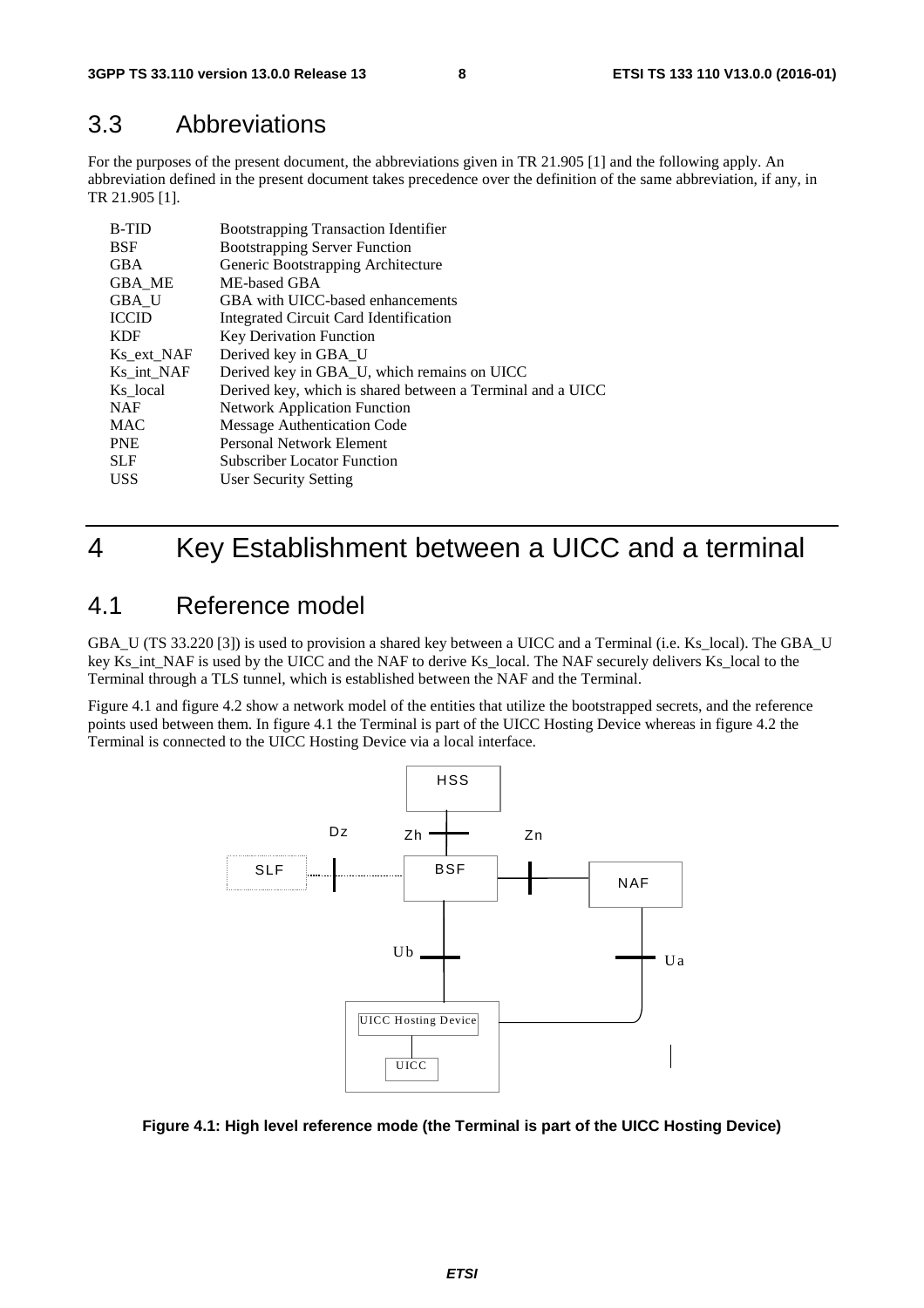

#### **Figure 4.2: High level reference mode (the Remote Terminal is connected to the UICC Hosting Device)**

### 4.2 Network elements

### 4.2.1 NAF Key Center

The NAF Key Center is the NAF in charge of performing the Key Establishment between a UICC and a Terminal.

### 4.3 Key establishment architecture and reference points

#### 4.3.1 Reference points

This document is based on the architecture specified in TS 33.220 [3]. The Reference Points that are not explained in this section can be found in TS 33.220 [3] and TS 29.109 [16] (including GAA Service Type Code for this specification).

#### 4.3.2 Reference point Ub

The reference point Ub is implemented between the UICC Hosting Device and the BSF as described in TS 33.220 [3]. The UICC Hosting Device runs the HTTP Digest AKA protocol with BSF. This allows the UICC and the BSF to generate the bootstrapping key Ks.

### 4.3.3 Reference point Ua

The reference point Ua is used to deliver Ks\_local and the associated parameters to the Terminal.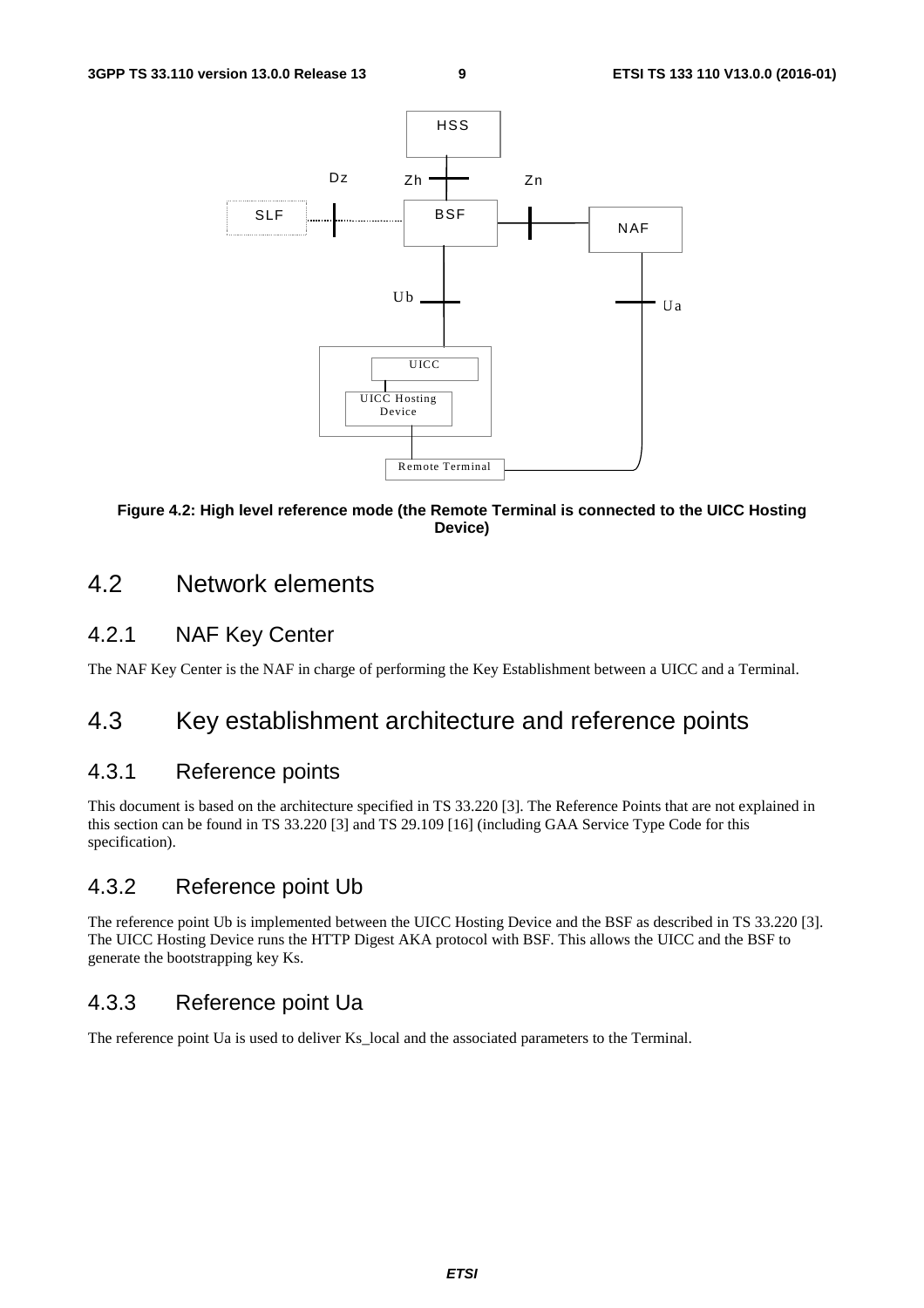### 4.4 General requirements and principles for key establishment between a UICC and a Terminal

#### 4.4.1 General requirements

The following requirements and principles are applicable to the procedure for key establishment between a UICC and a Terminal:

- The Terminal and the UICC shall be able to establish a shared key;
- The Terminal shall be trusted:
	- NOTE: The definition of trusted terminal is out of scope of the specification. The terminal may be compliant to requirements defined in TCG Mobile Phone specifications [14] or TR 33.905 [13] "Recommendations for Trusted Open Platforms".
- The shared key to establish between the UICC and the Terminal (i.e. Ks\_local) shall not be exchanged unencrypted on the interface between the UICC and the Terminal;
- The Terminal and the network shall be able to authenticate each other;
- The server implementing the key establishment function (i.e. the NAF Key Center) needs to be trusted by the home operator to handle the authentication parameters and the shared key;
- The home network shall be able to control whether this Terminal is authorized to establish a shared key with the UICC;
- The procedure for the key establishment between a UICC and a Terminal shall be access independent;
- To the extent possible, existing protocols and infrastructure should be reused;

#### 4.4.2 Requirements on the terminal

The Terminal shall support certificate-based mutual authentication as defined in clause 5.5 of TS 33.222 [7] in which case the Terminal shall be equipped with a valid Client Certificate or the Terminal shall support shared key based mutual authentication using PSK TLS as defined in TS 33.310 [20], Annex E, in which case the Terminal shall be equipped with a valid pre-shared key.

NOTE: Configuration of certificates and shared secrets is out of scope of the present document.

### 4.4.3 Requirements on the UICC hosting device

The UICC Hosting Device shall implement GBA\_U as defined in TS 33.220 [3].

### 4.4.4 Requirements on the UICC

The UICC shall implement GBA\_U as defined in TS 33.220 [3].

The UICC shall be capable of deriving Ks\_local from Ks\_int\_NAF.

The NAF\_ID of the NAF Key Center shall be stored on the UICC.

NOTE: The home operator can update the NAF\_ID of the NAF Key Center by means of OTA commands.

It shall be possible that the UICC implements local policies to restrict the key establishment based on targeted UICC and Terminal applications (i.e. based on Terminal\_appli\_ID / UICC\_appli\_ID pair value), or based on Terminal\_ID, or based on both targeted applications and Terminal\_ID.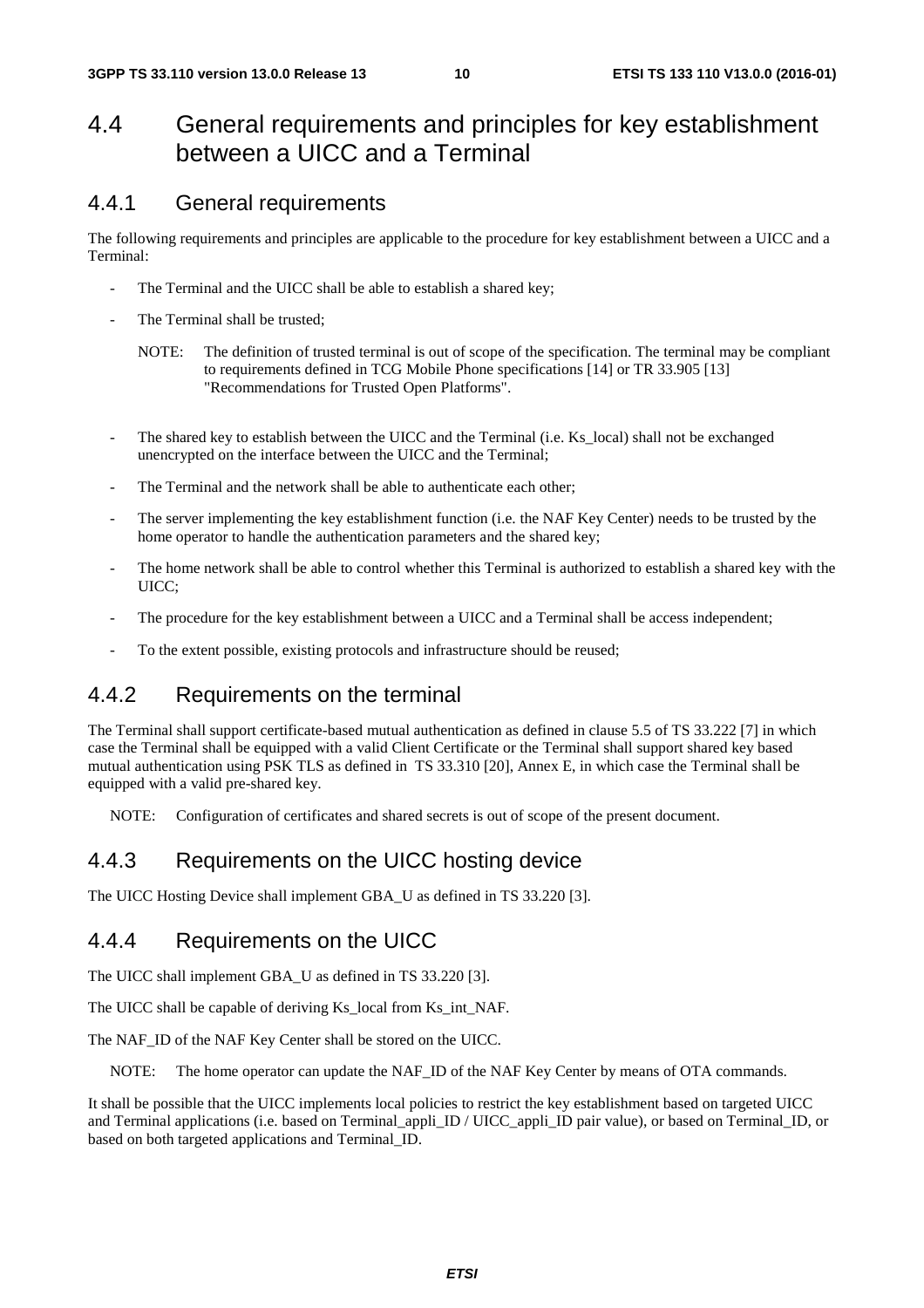### 4.4.5 Requirements on the NAF Key Center

The NAF Key Center shall support certificate-based mutual authentication as defined in clause 5.5 of TS 33.222 [7] and shared key based mutual authentication using PSK TLS as defined in TS 33.310 [20], Annex E .

NOTE: Configuration of certificates and shared secrets is out of scope of the present document.

The NAF Key Center shall be capable of determining whether a Terminal is trusted or not.

The NAF Key Center shall implement GBA\_U as defined in TS 33.220 [3].

The NAF Key Center dedicated to the Key Establishment Mechanism shall be located in the operator"s Home Network.

The NAF Key Center shall be capable of deriving Ks local from Ks int NAF.It shall be possible to configure the NAF Key Center to restrict the key establishment based on the targeted UICC and Terminal applications (i.e. based on Terminal\_appli\_ID / UICC\_appli\_ID pair value), or based on Terminal\_ID and/or ICCID, or based on both targeted applications and device identifiers (Terminal\_ID and/or ICCID).

#### 4.4.6 Requirements on Ks\_local key and associated parameters handling

The established key Ks\_local may be either a key shared between the UICC and the Terminal as monolithic devices or between a specific application on the UICC and a corresponding specific application on the Terminal. Ks\_local "per platform" refers to Ks\_local shared between the UICC and the Terminal as monolithic devices, whereas Ks\_local "per application" refers to Ks\_local shared between a specific application on the UICC and a specific application on the Terminal.

Each Ks\_local is associated with a Key Lifetime for use in the terminal and a 16 octet Counter Limit value for use in the UICC. The NAF Key Center shall generate these values and deliver them to the terminal. The terminal shall forward the Counter Limit to the UICC when requesting the Ks\_local derivation. The Ks\_local derivation shall include the Counter Limit value from the NAF Key Center so that the UICC can be sure that the Counter Limit value was generated by the NAF Key Center and was not modified by the terminal. Details of how the UICC shall interpret the Counter Limit can be found in ETSI TS 102 484 [8].

The home operator may update the Ks\_local Counter Limit value by means of OTA commands. The description of the OTA mechanism is out of the scope of this TS.

The Terminal shall delete Ks local and the corresponding parameters (e.g.ICCID, Terminal appli ID, UICC appli ID) when at least one of the conditions below is met:

- 1- The key lifetime of Ks\_local expires;
- 2- The Terminal detects that another UICC has been inserted. In order to make this condition possible, the Terminal needs to store in non-volatile memory the last inserted UICC-identity to be able to compare that with the used UICC-identity during the initialisation procedures;

Ks\_local should not be deleted from the Terminal when the Terminal is powered down. If the Terminal does not delete Ks local at power down then Ks local together with the associated parameters (e.g. key lifetime and B-TID) shall be stored in trusted non-volatile memory.

### 4.5 Procedures

#### 4.5.1 Initiation of key establishment between a UICC and a Terminal

Before a Ks\_local-based application can start, the UICC and the Terminal first have to share the same key Ks\_local associated to the selected application. The Terminal shall check if it stores the key Ks\_local associated to the targeted application and if this key Ks\_local is also available on the UICC.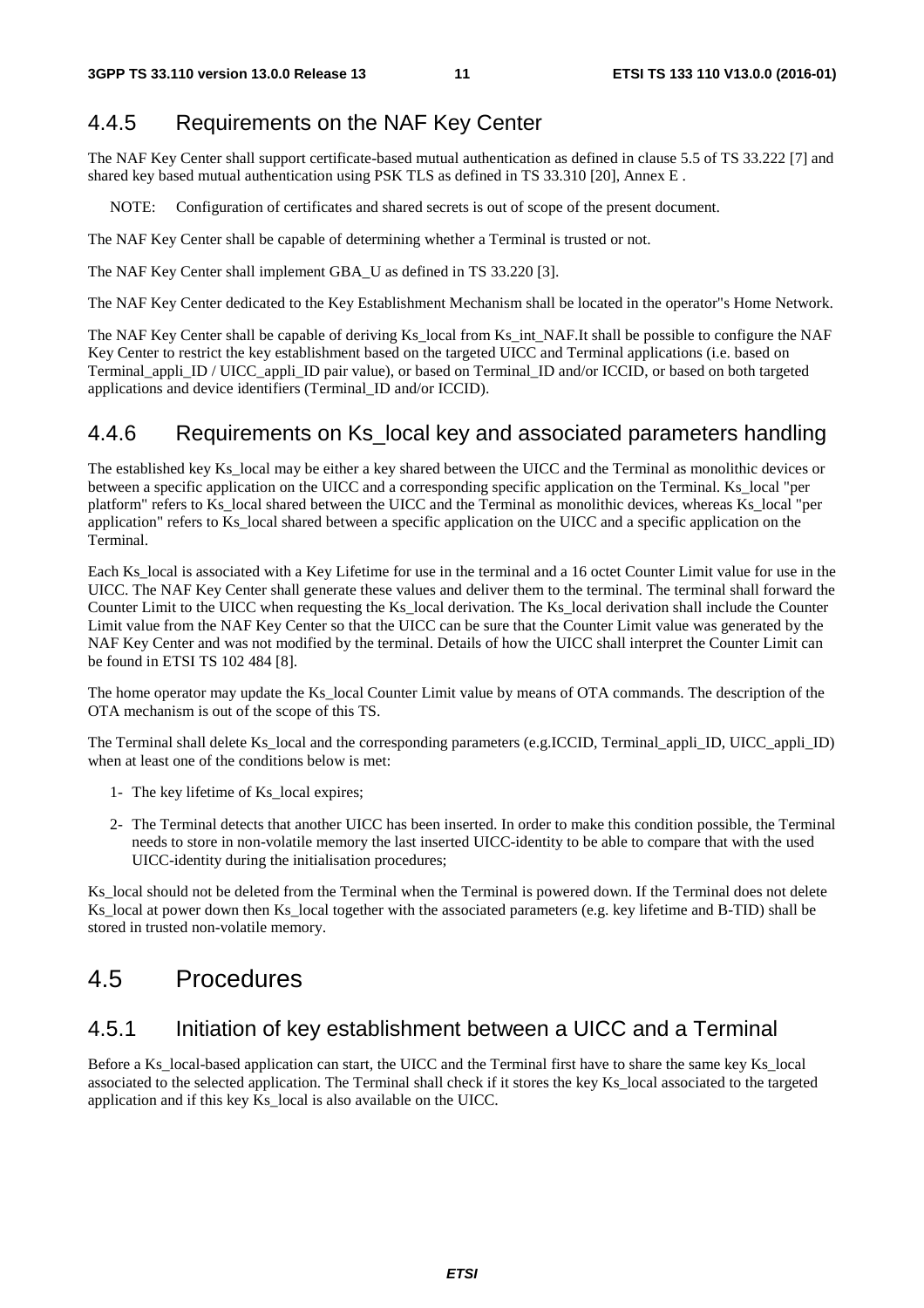- 1- The Terminal checks if it already stores a valid key Ks\_local required for the application communicating with the UICC. If a valid key Ks\_local is not available on the Terminal then the Terminal initiates a Key Establishment procedure, else step 2 applies.
- 2- The Terminal sends a request to the UICC to check that the required key Ks\_local is available on the UICC. The UICC reply indicates the Terminal if the required key Ks\_local is available on the UICC. If the required key Ks\_local is not available on the UICC, the Terminal initiates a key establishment procedure, else a valid Ks local key is shared between the UICC and the Terminal.

#### 4.5.2 Key establishment procedure

If a key establishment procedure is needed, it has to be performed as follows:

- 1- The Terminal checks whether there is a valid Ks key in the UICC, by fetching the current B-TID and its corresponding lifetime from the UICC. If no valid key Ks is available in the UICC, the Terminal requests a GBA bootstrapping procedure run to derive a new Ks key in the UICC and the BSF.
- 2- In order to check whether there is a valid Ks\_int\_NAF, the Terminal sends a request to the UICC to retrieve B-TID value associated to the NAF\_ID of the NAF Key Center. In case that the Terminal does not know the NAF\_ID of the NAF Key Center, the Terminal sends a request to the UICC to retrieve the NAF\_ID of the NAF Key Center.
- 3- The UICC returns the NAF\_ID and associated B-TID to the Terminal. If there is no Ks\_int\_NAF available in the UICC, a GBA\_U NAF Derivation procedure associated to the NAF Key Center is performed and then the UICC returns the NAF\_ID and associated B-TID to the Terminal.
- 4- The Terminal and the NAF Key Center establish a secure tunnel. The secure tunnel may be a HTTPS tunnel with certificate based mutual authentication between the Terminal and NAF Key Center as defined in clause 5.5 of TS 33.222 [7], or based on a shared key based mutual authentication between the Terminal and the NAF Key Center using PSK TLS as defined in TS 33.310 [20], Annex E.
- NOTE 1: One potential way to reach a trusted state is if the Terminal is compliant with the requirements defined in TCG (Trusted Computing Group) MPWG (Mobile Phone Working Group) Mobile Phone Specifications [14]. In PC-based TCG technology [15], HTTPS tunnel establishment can be bound to the trust status of the Terminal, through the attestations of relevant trusted engine of the Terminal. Thus, HTTPS tunnel establishment may in future be possible only if the Terminal is in a trusted state.

The psk\_identity\_hint shall be used by the server to indicate to the PSK TLS client which PSK to use. The preshared key is pre-administrated to the Terminal and NAF Key Center.

NOTE 2: If other PSKs are allowed, then the psk identity hint needs to be specified in the relevant key specifications.

If several PSKs are allowed, then the different hints are separated by semi-colon. The usage of the psk\_identity\_hint in PSK TLS handshake is out of scope of the present document.

5- In order to retrieve Ks\_local from the NAF Key Center, the Terminal sends a "service request" message to the NAF Key Center node in the mobile operator network. The message is sent within HTTPS tunnel.

The request shall contain the following payload: the identity (B-TID), the Terminal identifier (Terminal\_ID), the smart card identifier (ICCID), the application identifier of UICC application (UICC\_appli\_ID) and the application identifier of the Terminal application (Terminal\_appli\_ID) requiring the establishment of key Ks local, and a variable value RANDx.

In case that Ks\_local has to be established per platform, the UICC\_appli\_ID and the Terminal\_appli\_ID octet strings equal to static ASCII-encoded string "platform".

NOTE 2: The variable value RANDx can be a random value or timestamp produced by the Terminal.

- 6- The NAF Key Center shall behave as follows:
	- a) If the Terminal\_ID is IMEI, then the NAF Key Center shall check if the Terminal\_ID is blocked (blacklisted) and if so, it shall not proceed with the key establishment procedure but respond with an appropriate error code and terminate the secure connection with the Terminal. If the Terminal\_ID is not IMEI, then the NAF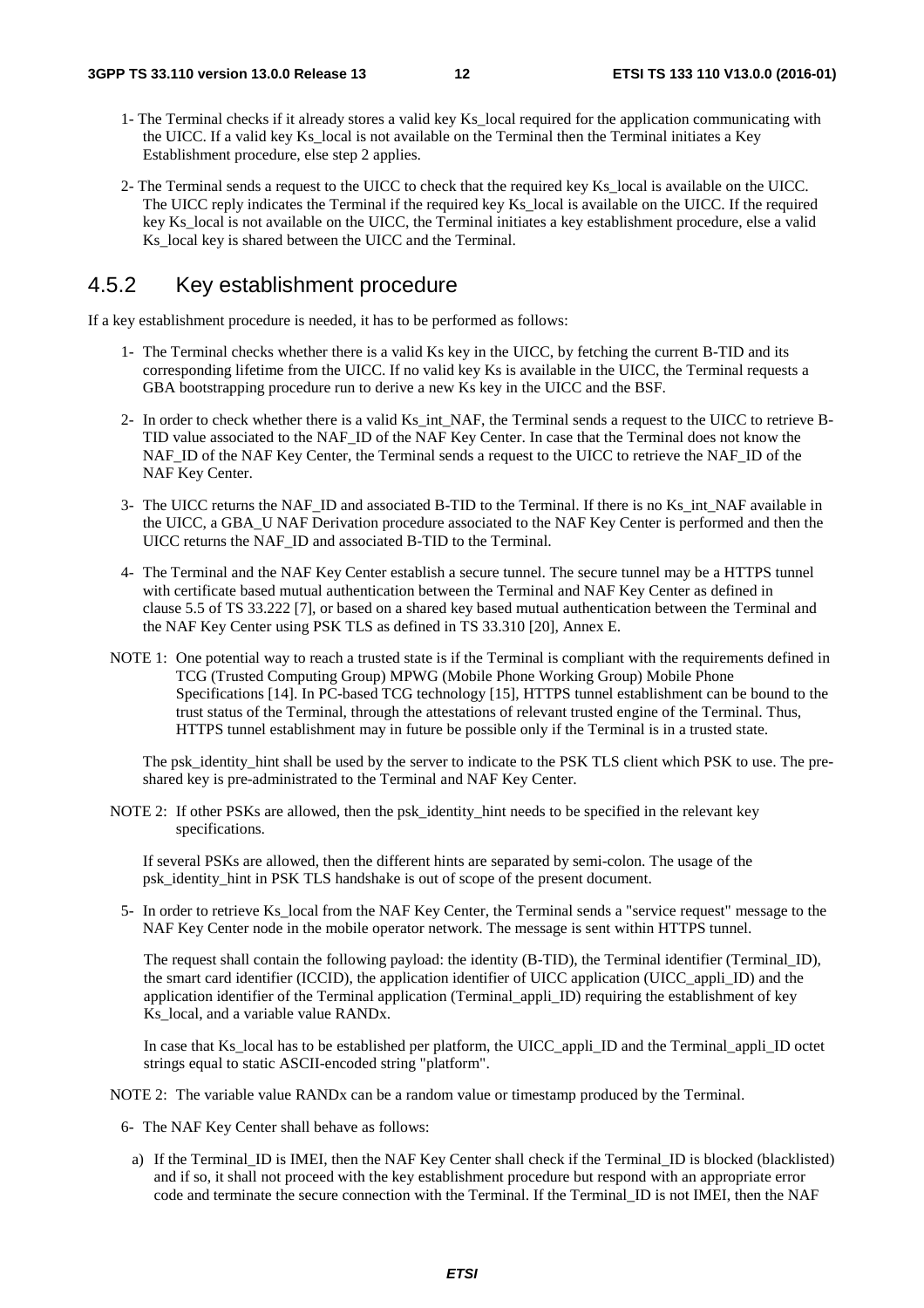Key Center should, if applicable, check if the Terminal ID is blocked (blacklisted) and if so, it shall not proceed with the key establishment procedure but respond with an appropriate error code and terminate the secure connection with the Terminal. If the key establishment procedure is not allowed for the targeted applications , then the NAF Key Center shall not proceed with the key establishment procedure but respond with appropriate error code and terminate the TLS connection with the Terminal.

NOTE 3: Details of how blacklisting is implemented are out of scope of the present document.

- b) The NAF Key Center contacts the BSF and sends the identity (B-TID) and its own NAF\_ID in a credential request.
- 7- The BSF derives Ks\_int\_NAF, Ks\_ext\_NAF and supplies to the NAF Key Center the requested keys Ks int/ext NAF keys, as well as the bootstrapping time and the key lifetime of Ks int/ext NAF keys.

The BSF may also send requested USSs to NAF Key Center according to the BSF"s policy

- 8- The NAF Key Center shall behave as follows
	- a) If the NAF Key Center has requested a USS, and the USS indicates to the NAF Key Center that the key establishment procedure is not allowed for the user, then the NAF Key Center shall respond with appropriate error code and terminate the TLS connection with the Terminal.
	- b) The NAF Key Center generates a suitable 16 octet Counter Limit for use in the UICC. The NAF Key Center associates a key lifetime to the derived key Ks\_local for use in the Terminal.
	- c) The NAF Key Center derives Ks\_local from Ks\_int\_NAF. Ks\_local is computed as Ks\_local = KDF (Ks\_int\_NAF, B-TID, Terminal\_ID, ICCID, Terminal\_appli\_ID, UICC\_appli\_ID, RANDx, Counter Limit), where KDF is the key derivation function as specified in Annex A.
- NOTE 4: If two applications on the UICC or on the Terminal have the same application identifier and RANDx is not renewed for each Ks\_local derivation, then Ks\_local will be the same for the two applications.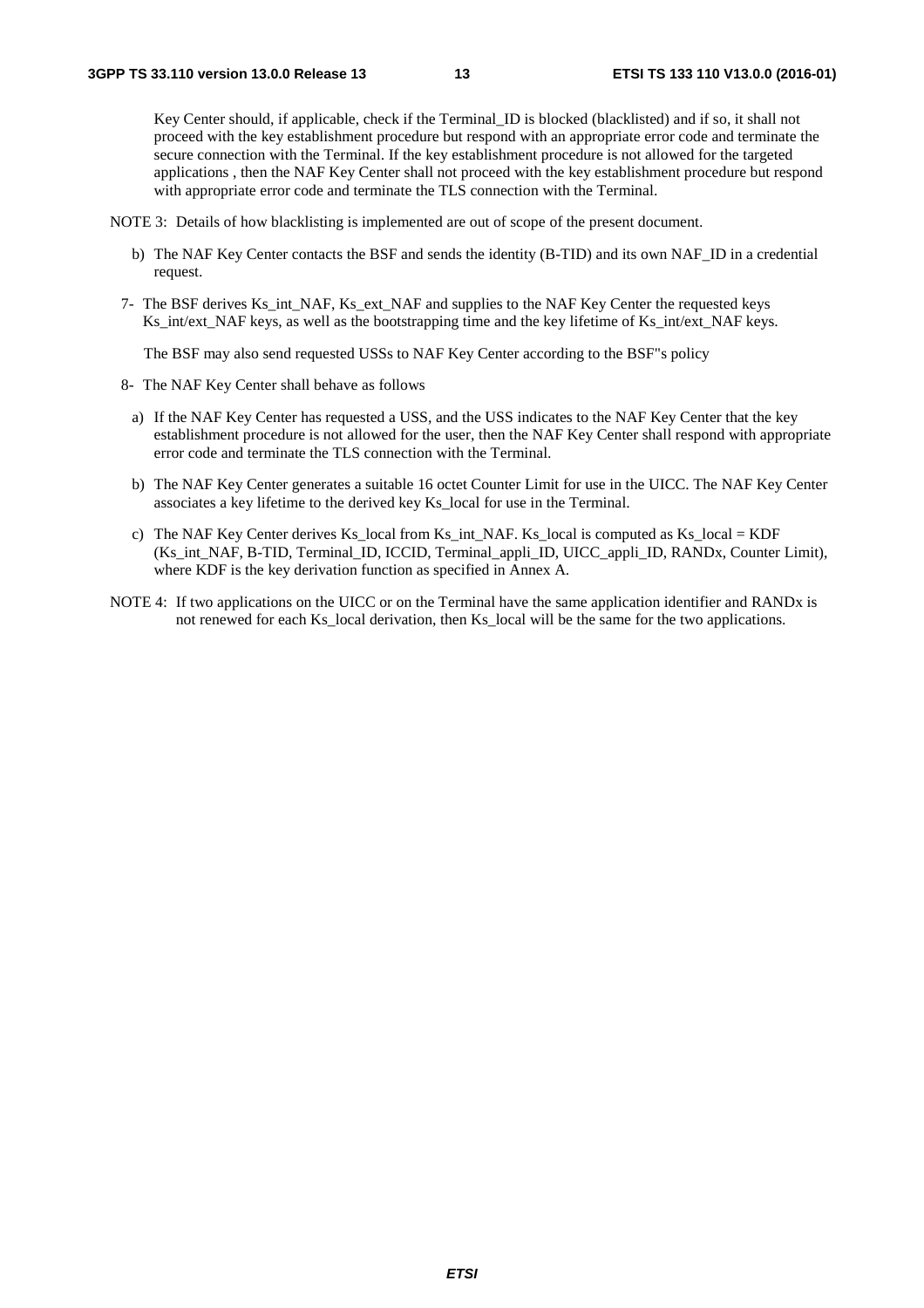#### **3GPP TS 33.110 version 13.0.0 Release 13 14 ETSI TS 133 110 V13.0.0 (2016-01)**

- 9- The NAF Key Center sends within HTTPS tunnel a response message to the Terminal with the following payload: B-TID, Ks\_local, Key Lifetime, and Counter Limit.
- 10- The Terminal stores Ks\_local and associated parameters Key Lifetime, ICCID, Terminal\_appli\_ID, UICC\_appli\_ID
- 11- The Terminal sends a command to perform Ks\_local derivation on the UICC. The Terminal sends the NAF\_ID corresponding to the NAF Key Center, the Terminal ID, the Terminal appli ID, the UICC appli ID, RANDx and the Counter Limit value. The terminal also includes a MAC which is computed as MAC = HMAC-SHA-256(Ks\_local, NAF\_ID || Terminal\_ID || ICCID || Term\_appli\_ID || UICC\_appli\_ID || RANDx || Counter Limit) truncated to 16 octets, where HMAC-SHA-256 with truncation is defined in NIST, FIPS PUB 180-2 [10], IETF RFC 4634 [11] and IETF RFC 2104 [12].

 Terminal\_appli\_ID and UICC\_appli\_ID correspond to identifiers of applications that aim at sharing a key Ks local. In case that Ks local has to be established per platform, the UICC appli ID and the Terminal\_appli\_ID octet strings are set equal to the static ASCII-encoded string "platform".

12- The UICC retrieves the Ks\_int\_NAF and B-TID associated with the received NAF\_ID. The UICC may store a local policy to determine the associations between a Terminal\_appli\_ID and a UICC\_appli\_ID which are authorized. If the Terminal requested a Terminal\_appli\_ID/UICC\_appli\_ID association not authorized by the UICC policy, then the UICC stops the key establishment procedure and returns a "not authorized" error message. The local policy may also not authorize the key establishment procedure based on the Terminal\_ID value.

 If the requested association is authorised, then the UICC derives Ks\_local. Ks\_local is computed in the UICC as Ks  $local = KDF$  (Ks int NAF, B-TID, Terminal ID, ICCID, Terminal appli ID, UICC appli ID, RANDx, Counter Limit), where KDF is the key derivation function specified in Annex A.

 The UICC verifies the MAC value received from the Terminal by computing MAC' = HMAC-SHA-256(Ks\_local, NAF\_ID || Terminal\_ID || ICCID || Term\_appli\_ID || UICC\_appli\_ID || RANDx || Counter Limit) truncated to 16 octets. If the MAC' does not equal MAC, then the UICC terminates the key agreement procedure and returns a MAC verification failure message in response to the Ks\_local derivation request.

13-If MAC'=MAC then the UICC stores Ks\_local and associated parameters Terminal\_ID, Terminal\_appli\_ID, UICC\_appli\_ID and the Ks\_local Counter Limit. The UICC then sends a Ks\_local derivation response containing a MAC of the ASCII-encoded string "verification successful" using the key Ks\_local and the MAC algorithm HMAC-SHA-256 [11] truncated to 16 octets IETF RFC 2104 [12].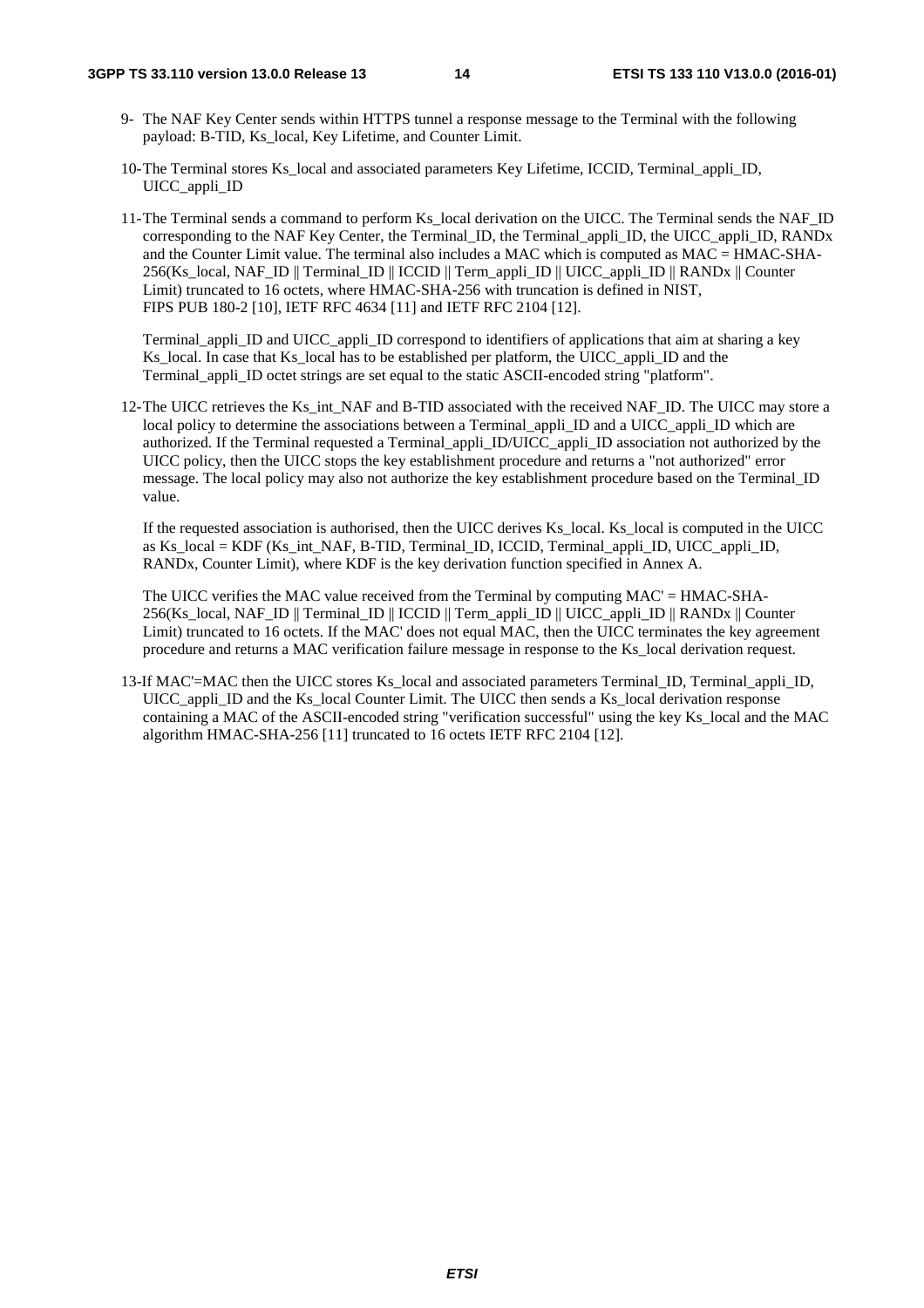

**Figure 4-3: Key establishment procedure**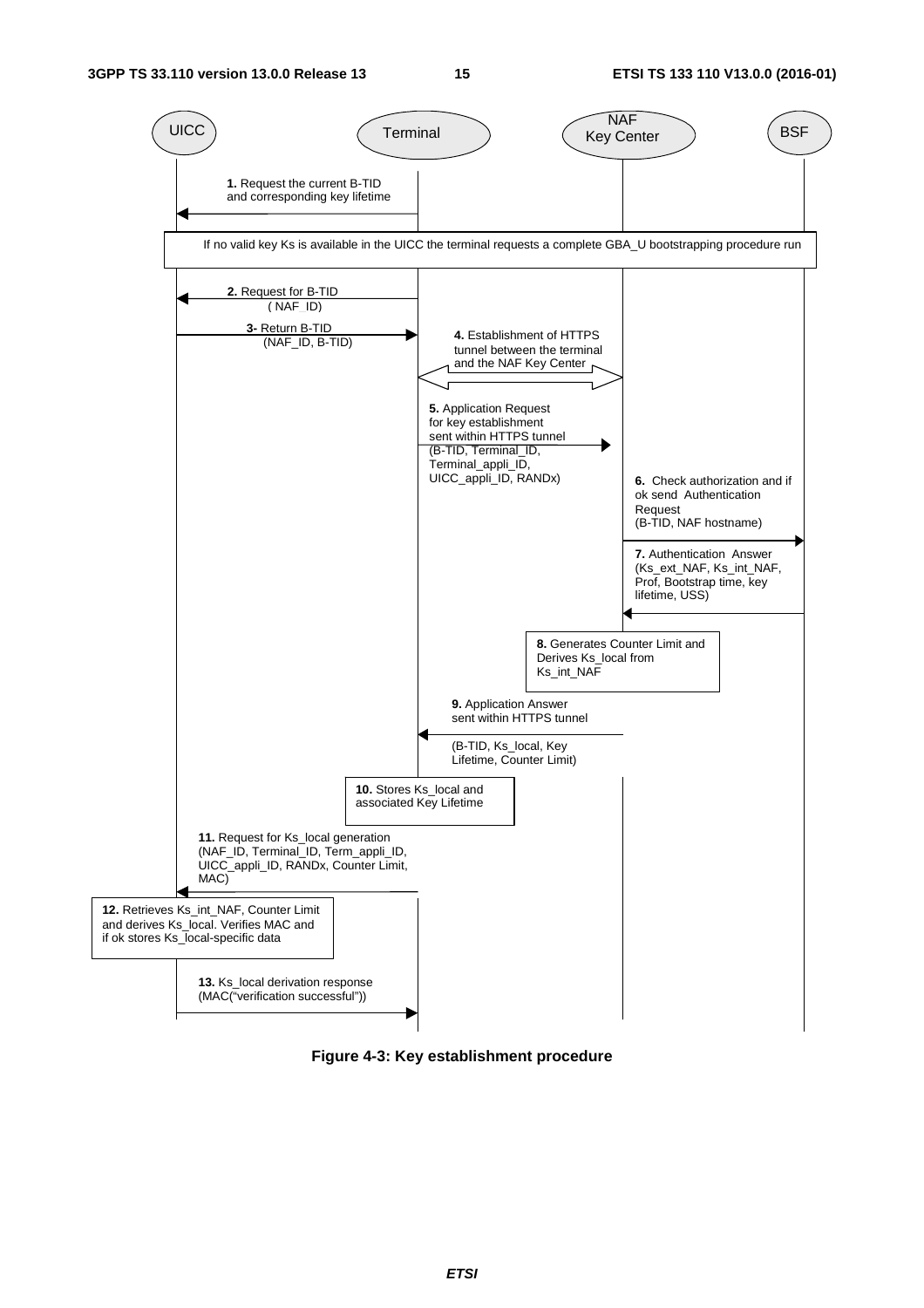## Annex A (normative): Key Derivation Function definition

## A.1 Ks\_local key derivation in key establishment

The description of key derivation function KDF can be found in TS 33.220 [3]. The generic key derivation function and input parameter encoding in this document shall be implemented as defined in TS 33.220 [3].

## A.2 Input parameters for Ks\_local key derivation

In the key establishment between a UICC and a terminal, the input parameters for the key derivation function shall be the following:

- $FC = 0x01$ .
- $P0 = B-TID$ ,
- $LO =$  length of B-TID is variable (not greater than 65535),
- $P1 = TerminalID$ .
- $L1 =$  length of Terminal ID is variable (not greater than 10 octets),
- $P2 = ICCID$ ,
- $L2$  = length of ICCID is variable (not greater than 10 octets),
- $P3 = Terminal\_appli\_ID$ ,
- $L3 =$  length of Terminal\_appli\_ID is variable (not greater than 32 octets),
- $P4 = UICC$  appli ID,
- $L4 =$  length of UICC\_appli\_ID is variable (not greater than 16 octets),
- $P5 =$  RAND<sub>x</sub>,
- $L5 =$  length of RANDx is variable (not greater than 16 octets).
- $P6 =$  Counter Limit.
- $L6$  = length of Counter Limit is 16 octets.

In case that derived key Ks local has to be established per platform, the UICC appli ID and the Terminal appli ID octet strings equal to static ASCII-encoded string "platform".

The key to be used in KDF to compute Ks\_local shall be Ks\_int\_NAF.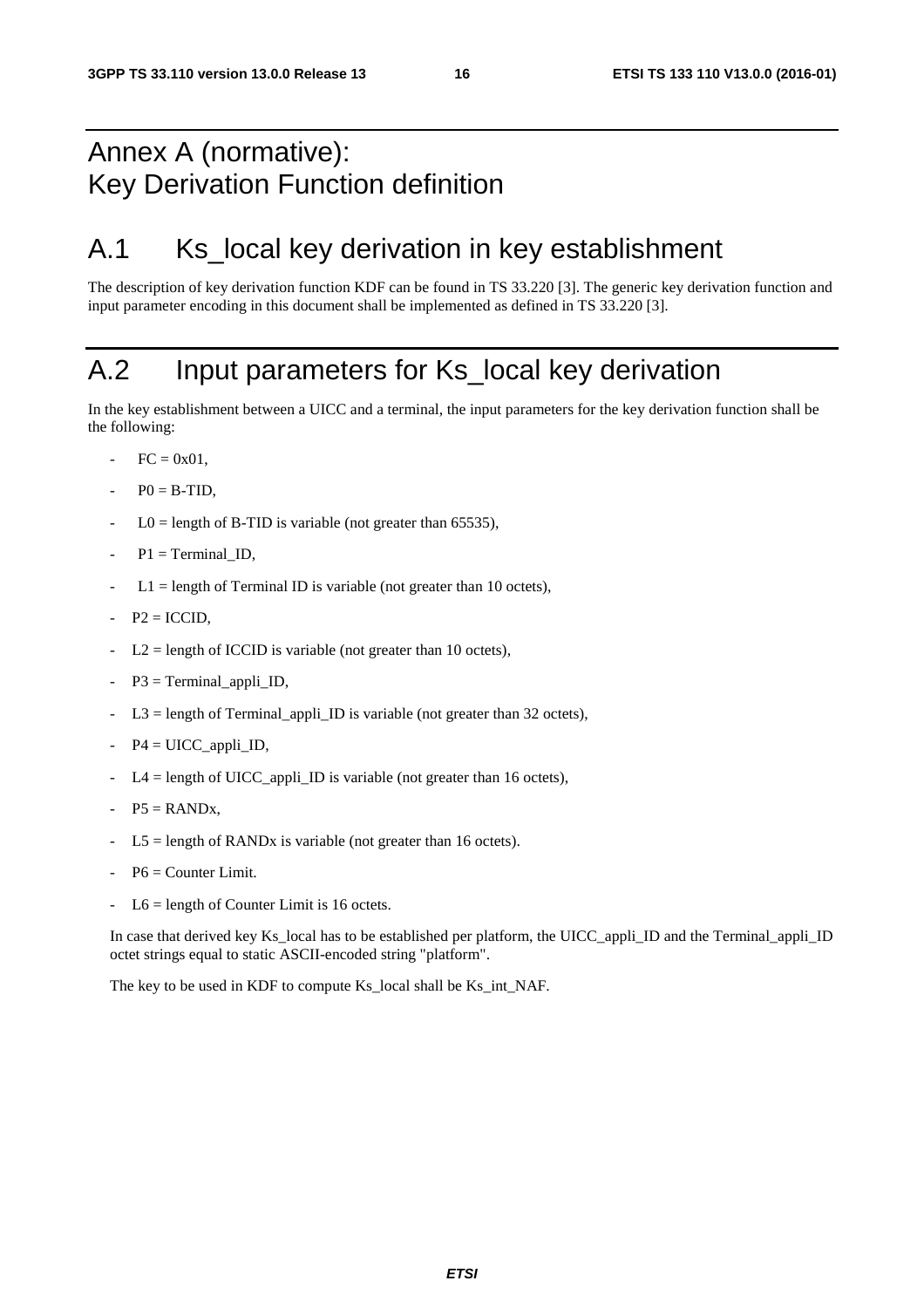## Annex B (normative): Key establishment UICC-Terminal interface

This annex describes the UICC-Terminal interface to be used to derive Ks\_local key in the UICC when there is the establishement of a shared key Ks\_local between a UICC and a Terminal.

## B.1 Local Key Establishment: Key Derivation procedure

This procedure is part of the key establishment to share Ks\_local key between a UICC and a Terminal.

The Terminal has previously performed a GBA\_U bootstrapping procedure and subsequent GBA\_U NAF Derivation procedure, as described in TS 33.220 [3], with the NAF Key Center. The UICC stores the corresponding Ks\_int\_NAF and associated B-TID together with the NAF\_ID of the NAF Key Center.

The NAF\_ID of the NAF Key Center is stored on the UICC. This value shall be accessible by the Terminal.

The Terminal sends to the UICC the list of parameters described in the Terminal request for Ks\_local generation in clause 4.5.2.

The UICC uses the NAF\_ID to retrieve Ks\_int\_NAF associated to the NAF Key Center. The UICC derives Ks\_local from Ks\_int\_NAF as described in clause 4.5.2.

After successful Ks\_local key derivation, the UICC stores Ks\_local and associated parameters as described in clause 4.5.2.

Ks\_local identifier consists of the concatenation of NAF\_ID, Terminal\_ID, UICC\_ID, Term\_appli\_ID, UICC\_appli\_ID and RANDx.

In case that the UICC does not have enough storage available for the generated Ks local and associated parameters, the UICC shall overwrite an existing Ks\_local and associated parameters. To determine the Ks\_local to overwrite, the UICC shall construct a list of Ks local identifiers by storing in the list first position the Ks local identifier of the last used or derived Ks local and by shifting down the remaining list elements. The last Ks local identifier in this list corresponds to the Ks\_local to overwrite when the UICC runs out of free memofy. If an existing Ks\_local in use is overwritten, the application using Ks\_local shall not be affected.

UICC

Terminal

*Local Key Establishment: Key Derivation mode*  Input parameters for Ks\_local generation

*Success/Failure*

**Figure B.1**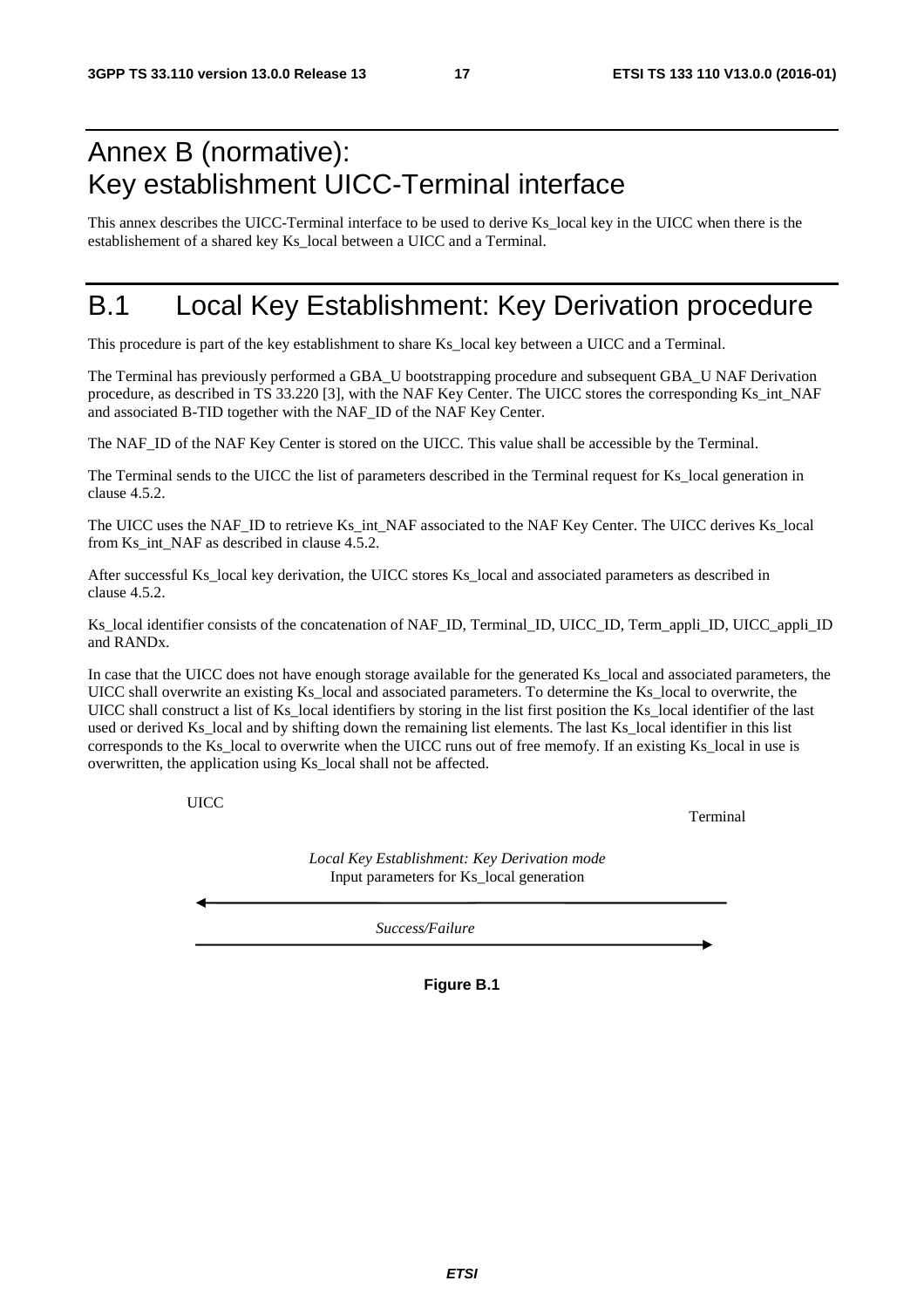## B.2 Local Key Establishment: Key Availability Check procedure

This procedure takes place during the initiation of the key establishment procedure where the Terminal checks if the UICC already stores a valid key Ks\_local required for the application communicating with the UICC.

The UICC has previously performed a Key Derivation procedure for the local key establishment.

The Terminal sends either a Key Identifier of Ks\_local or no parameter.

The UICC checks if a corresponding valid Ks\_local is available. If a valid Ks\_local key is available a "key availability status operation" is returned. In case no valid Ks\_local key is available the command fails and a failure message is returned.

UICC

Terminal

*Local Key Establishment: Key Availability Check mode*  Key Identifier

*Key Availability Check Operation Status/Failure*

**Figure B.2**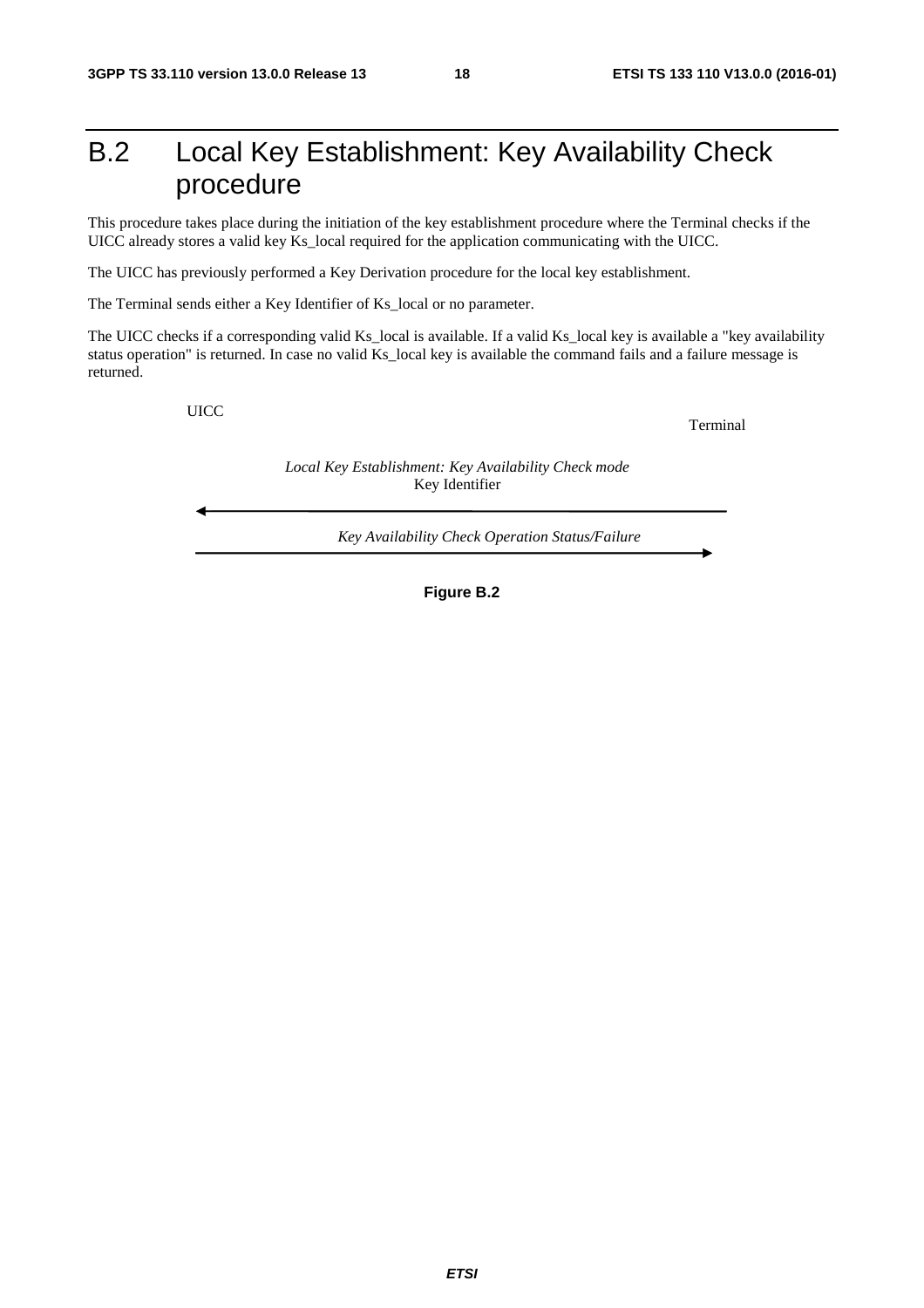## Annex C (normative): HTTP based key request procedure

## C.1 Introduction

Clause 4.5 specifies the HTTP based Key request procedure between the NAF Key Center and the Terminal. It specifies how the Terminal retrieves the Ks\_local key from the NAF Key Center together with some associated parameters.

## C.2 Key request procedure

This clause contains the following HTTP based procedures:

Key request;

### C.2.1 Key request

The Terminal shall generate a request for Key Request according to clause 4.5.2. The Terminal shall send the Key Request to the NAF Key Center in the HTTP payload in a HTTP POST request. The Request-URI shall indicate the type of the message, i.e. Key Request. Upon successful request, NAF Key Center shall return indication of success together with the Ks\_local key.

The Terminal populates the HTTP POST request as follows:

- the HTTP version shall be 1.1 which is specified in RFC 2616  $[17]$ ;
- the base of the Request-URI shall contain the full NAF Key Center key establishmentURI (e.g. http://nafkeyCenter.home1.net:1234);
- the Request-URI shall contain an URI parameter "requesttype" that shall be set to "key-request-UICCkey", i.e. Request-URI takes the form of "/keyestablishment?requesttype=key-request-UICCkey";
- the Terminal may add additional URI parameters to the Request-URI;
- the HTTP header Content-Type shall be the MIME type of the payload, i.e. "application/keyest-UICCkeyrequest+xml". The XML schema of the payload is specified in Annex E.1 in this specification;
- the Terminal may add additional HTTP headers to the HTTP POST request.

The Terminal sends the HTTP POST to the NAF Key Center. The NAF Key Center checks that the HTTP POST is valid, and extracts the Key request for further processing. The NAF Key Center shall verify that the Terminal is authorized to use this service according to clause 4.5.2.

Upon successful authorization verification, the NAF Key Center shall return the HTTP 200 OK to the Terminal.

The NAF Key Center shall populate HTTP response as follows:

- the HTTP status code in the HTTP status line shall be 200;
- the HTTP header Content-Type shall be the MIME type of the payload, i.e. "application/keyestkeyresponse+xml". The XML schema of the payload is specified in Annex E.2 in this specification;

The NAF Key Center shall send the HTTP response to the Terminal. The Terminal shall check that the HTTP response is valid.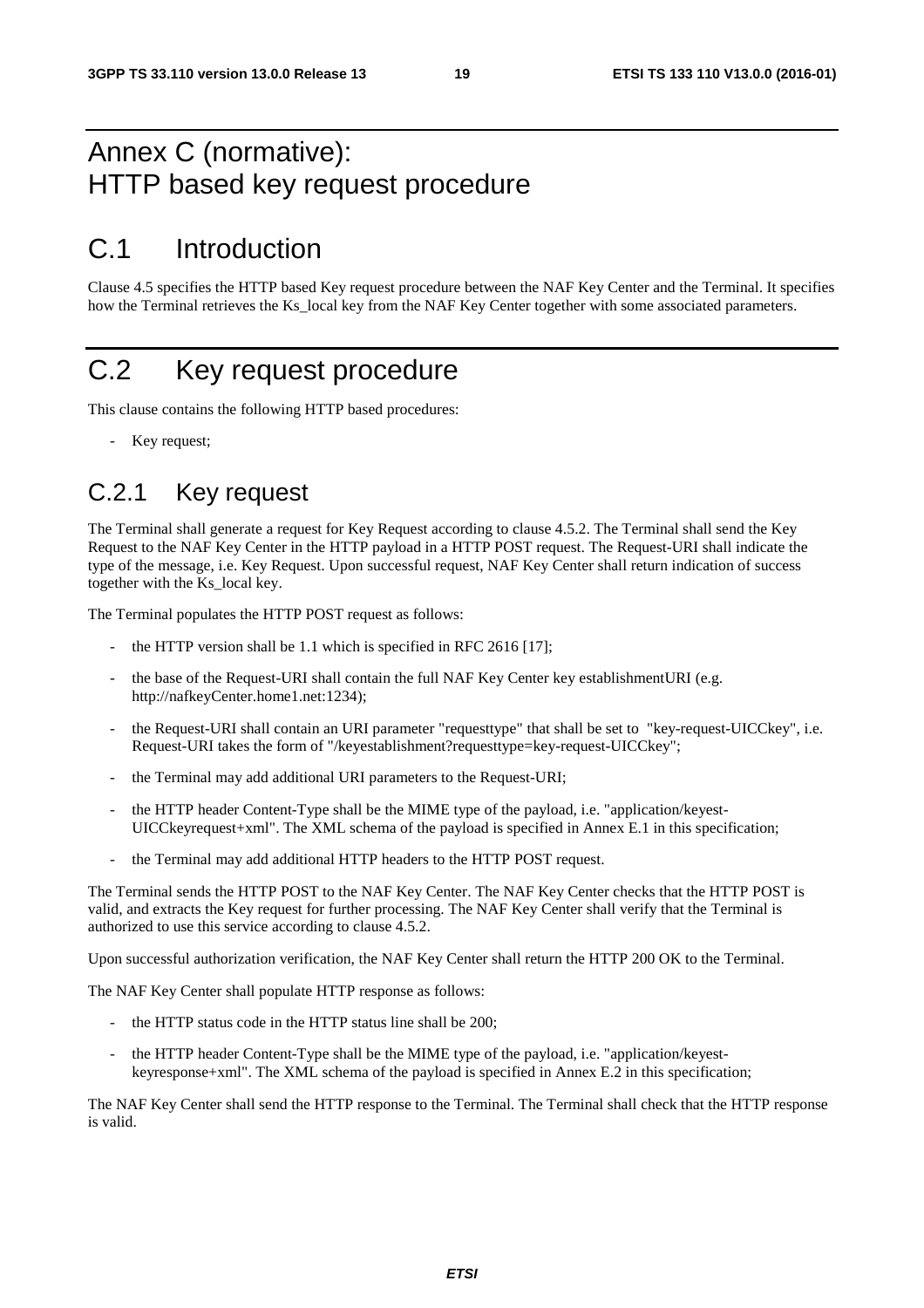## C.2.2 Error situations

The key request procedure may not be successful for multiple reasons. The error cases are indicated by using 4xx and 5xx HTTP Status Codes as defined in RFC 2616 [17]. The 4xx status code indicates that the Terminal seems to have erred, and the 5xx status code indicates that the NAF Key Center is aware that it has erred. Possible error situations during key establishment and their mappings to HTTP Status Codes are described in table C.2.2.1.

NOTE: In table C.2.2.1, the "Description" column describes the error situation in NAF Key Center. The "NAF Key Center error" column describes the typical reason for the error.

The NAF Key Center shall send the HTTP response to the Terminal. The Terminal shall check that the HTTP response is valid.

| <b>HTTP Status</b> | <b>HTTP Error</b>                              | <b>Terminal</b> | <b>Description</b>                                                                                                  | <b>NAF Key Center error</b>                                                                                                       |
|--------------------|------------------------------------------------|-----------------|---------------------------------------------------------------------------------------------------------------------|-----------------------------------------------------------------------------------------------------------------------------------|
| Code               |                                                | should repeat   |                                                                                                                     |                                                                                                                                   |
|                    |                                                | the request     |                                                                                                                     |                                                                                                                                   |
| 400                | <b>Bad Request</b>                             | <b>No</b>       | Request could not be                                                                                                | Request was missing, or                                                                                                           |
|                    |                                                |                 | understood                                                                                                          | malformed                                                                                                                         |
| 401                | Unauthorized                                   | Yes             | Not used by NAF Key Center                                                                                          |                                                                                                                                   |
| 402                | Payment<br>Required                            | <b>No</b>       | Not used by NAF Key Center                                                                                          | $\blacksquare$                                                                                                                    |
| 403                | Forbidden                                      | No              | NAF Key Center understood the<br>request, but is refusing to fulfil it                                              | The request was valid, but<br>Terminal is not allowed to use this<br>service                                                      |
| 404                | Not Found                                      | <b>No</b>       | NAF Key Center has not found<br>anything matching the<br>Request-URI                                                | The Request-URI was malformed<br>and NAF Key Center cannot fulfil<br>the request                                                  |
| 405                | Method not<br>allowed                          | No              | The method specified in the<br>Request-Line is not allowed for<br>the resource identified by the<br>Request-URI.    |                                                                                                                                   |
| 406 to 417         | $\star$                                        | No              | Not used by NAF Key Center                                                                                          | $\mathbf{r}$                                                                                                                      |
| 500                | Internal<br>Server Error                       | <b>No</b>       | Not used by NAF Key Center                                                                                          |                                                                                                                                   |
| 501                | <b>Not</b><br>Implemented                      | No              | NAF Key Center does not<br>support the requested<br>functionality                                                   | The server does not contain<br>particular NAF Key Center service<br>requested                                                     |
| 502                | <b>Bad</b><br>Gateway                          | No              | Not used by NAF Key Center                                                                                          | L.                                                                                                                                |
| 503                | Service<br>Unavailable                         | Yes             | NAF Key Center service is<br>currently unavailable                                                                  | NAF Key Center is temporarily<br>unavailable, Terminal may repeat<br>the request after delay indicated<br>by "Retry-After" header |
| 504                | Gateway<br>Timeout                             | No              | The server, while acting as a<br>gateway or proxy, did not<br>receive a timely response from<br>the upstream server | The NAF Key Center did not get<br>response over Zn interface.                                                                     |
| 505                | <b>HTTP</b><br><b>Version Not</b><br>Supported | No              | NAF Key Center does not<br>support the HTTP protocol<br>version that was used in the<br>request line                | Terminal should use HTTP/1.1<br>version with NAF Key Center                                                                       |

**Table C.2.2-1: HTTP Status Codes used for key request errors**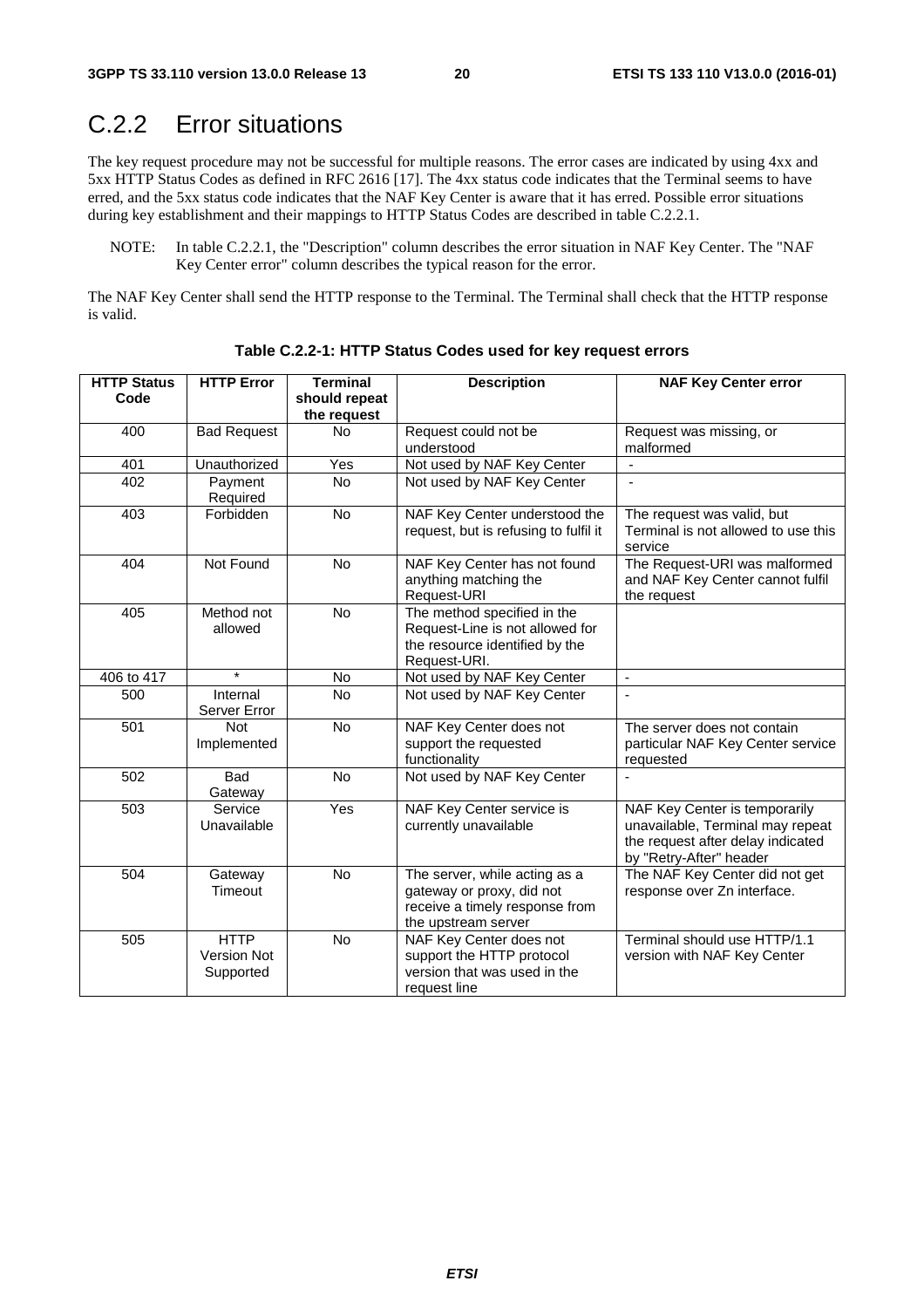## Annex D (informative): Signalling flows for key request procedure

## D.1 Introduction

This annex gives examples of signalling flows for using HTTP. It is assumed that TLS with certificate based mutualauthentication has been established before the HTTP signalling flow described in this section takes place.

The Terminal requests a Ks\_local key from the NAF Key Center and an example of the signalling flow of the key request procedure between the Terminal and the NAF Key Center is given in clause D.2.

## D.2 Signalling flow demonstrating a successful key request procedure

The signalling flow in figure D.2-1 describes the generic message exchange between a Terminal and an NAF Key Center using HTTP. The HTTP client application resides in the Terminal.



#### **Figure D.2-1: Successful key request procedure between Terminal and NAF Key Center**

**1. Key request (Terminal to NAF Key Center)** - see example in table D.2-1

The Terminal sends an HTTP request to the NAF Key Center containing a Key request.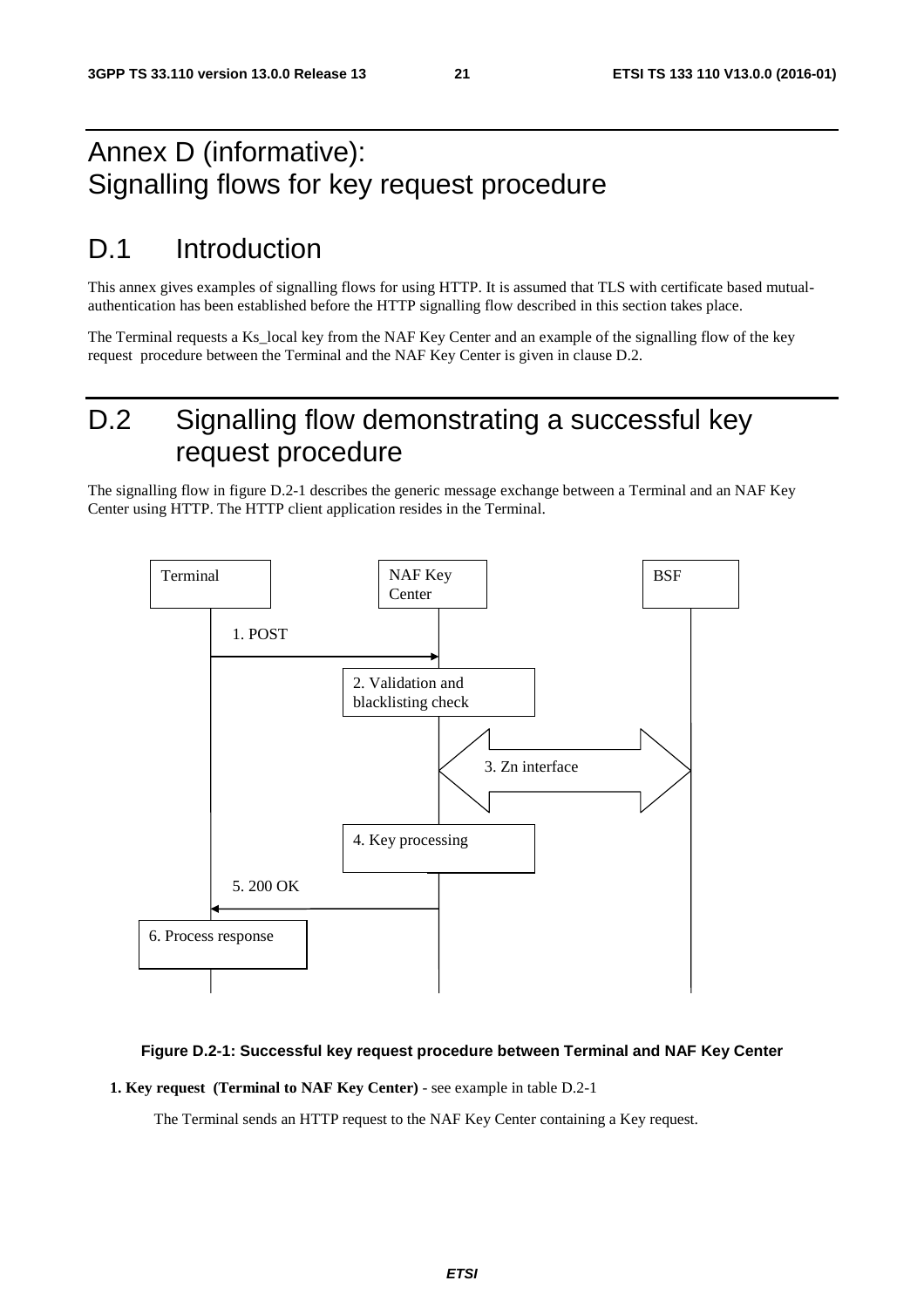#### **Table D.2-1: Key request (Terminal to NAF Key Center)**

```
POST /keyestablishment?requesttype=key-request-UICCkey HTTP/1.1 
Host: nafkeyCenter.home1.net:1234 
Content-Type: application/keyest-UICCkeyrequest+xml 
Content-Length: (...) 
User-Agent: KeyestAgent; Release-7 
Date: Thu, 27 June 2007 10:50:35 GMT 
Accept: */* 
Referrer: http://nafkeyCenter.home1.net:1234/service 
<Key request BLOB>
```
**Request-URI:** The Request-URI (the URI that follows the method name, "POST", in the first line) indicates the resource of this POST request. The Request-URI contains the parameter "requesttype" which is set to "key-request-UICCkey" to indicate to the NAFKey Center the desired request type, i.e. Terminal requests for a Ks\_local key. **Host:** Specifies the Internet host and port number of the NAF Key Center, obtained from the original URI given by referring resource. **Content-Type:** Contains the media type "application/keyest-UICCkeyrequest+xml", i.e.Key request. **Content-Length:** Indicates the size of the entity-body, in decimal number of OCTETs, sent to the recipient. **User-Agent:** Contains information about the user agent originating the request and the release of it. **Date:** Represents the date and time at which the message was originated. **Accept:** Media types which are acceptable for the response.

**Referrer:** Allows the user agent to specify the address (URI) of the resource from which the URI for the NAF Key Center was obtained.

#### 2. **Validation and blacklisting check**

- The NAF Key Center will also verify that the DNS name in the realm attribute matches the NAF Key Center hostname. If the conversation is taking place inside a server-authenticated TLS tunnel, the NAF Key Center will also verify that this DNS name is the same as that of the TLS server.
- The NAF Key Center verifies that the Terminal is authorized to use this service as described in clause 4.5.2. If the authorization succeeds, the incoming client-payload request is taken in for further processing.
- If the NAF Key Center does not have the NAF specific key material (Ks\_int\_NAF), then the NAF Key Center retrieves that and one or more user security setting (USS) from the BSF. For detailed signalling flows see 3GPP TS 29.109 [16].

#### 3. **Zn: NAF Key Center specific key procedure**

NAF Key Center retrieves the NAF specific key material and IMPI of the user.

For detailed signalling flows see TS 29.109 [16].

#### 4. **Key processing in the NAF Key Center**

NAF Key Center further derives the key establishment specific key material Ks\_local as specified in Annex A.

#### 5. **Response indicating success (NAF Key Center to Terminal)** - see example in table D.2-2

The NAF Key Center sends 200 OK response to the Terminal to indicate the success of the Key request.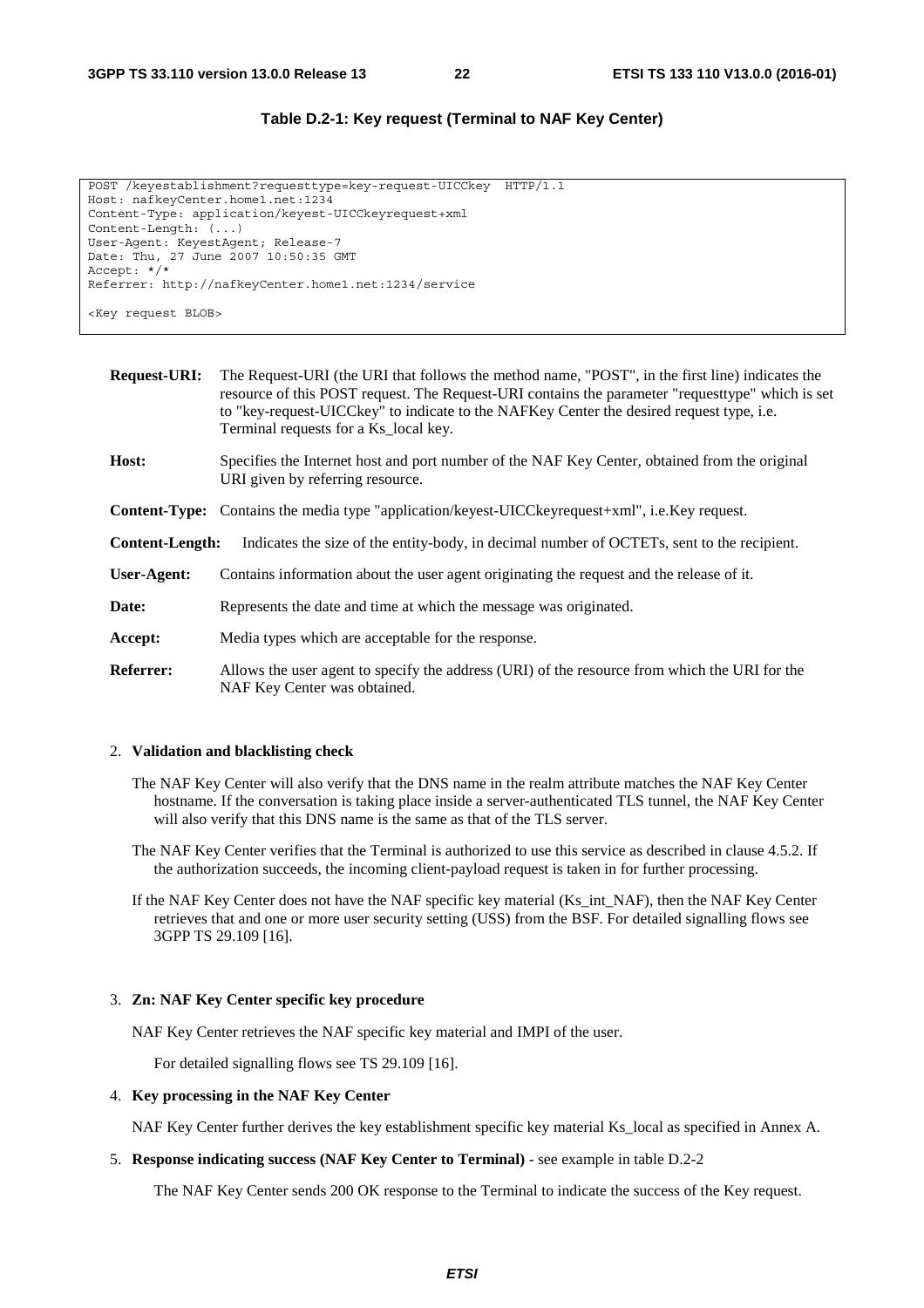| POST /keyestablishment?requesttype=key-response-UICCkey HTTP/1.1 |  |
|------------------------------------------------------------------|--|
| Host: nafkeyCenter.home1.net:1234                                |  |
| Content-Type: application/keyest-UICCkeyresponse+xml             |  |
| Content-Length: $( \ldots )$                                     |  |
| Date: Thu, 27 June 2007 10:50:35 GMT                             |  |
| Accept: $*/*$                                                    |  |
| Referrer: http://nafkeyCenter.home1.net:1234/service             |  |
|                                                                  |  |
| <key blob="" request=""></key>                                   |  |

#### **Table D.2-2: Key response (NAF Key Center to Terminal)**

| <b>Request-URI:</b>    | The Request-URI (the URI that follows the method name, "POST", in the first line) indicates the<br>resource of this POST request. The Request-URI contains the parameter "requesttype" which is set<br>to "key-response-UICCkey" to indicate to the Terminal the desired response type, <i>i.e.</i> responses<br>with a Ks_local key. |
|------------------------|---------------------------------------------------------------------------------------------------------------------------------------------------------------------------------------------------------------------------------------------------------------------------------------------------------------------------------------|
| Host:                  | Specifies the Internet host and port number of the NAF Key Center, obtained from the original<br>URI given by referring resource.                                                                                                                                                                                                     |
|                        | <b>Content-Type:</b> Contains the media type "application/keyest-UICCkeyresponse+xml", i.e.Key response.                                                                                                                                                                                                                              |
| <b>Content-Length:</b> | Indicates the size of the entity-body, in decimal number of OCTETs, sent to the recipient.                                                                                                                                                                                                                                            |
| Date:                  | Represents the date and time at which the message was originated.                                                                                                                                                                                                                                                                     |
| Accept:                | Media types which are acceptable for the response.                                                                                                                                                                                                                                                                                    |
| <b>Referrer:</b>       | Allows the user agent to specify the address (URI) of the resource from which the URI for the<br>NAF Key Center was obtained.                                                                                                                                                                                                         |
|                        |                                                                                                                                                                                                                                                                                                                                       |

#### 6. **Process response at Terminal**

 The Terminal receives the response and accepts the server-payload for further processing. The Terminal stores the Ks\_local key, the Key Lifetime and B-TID locally.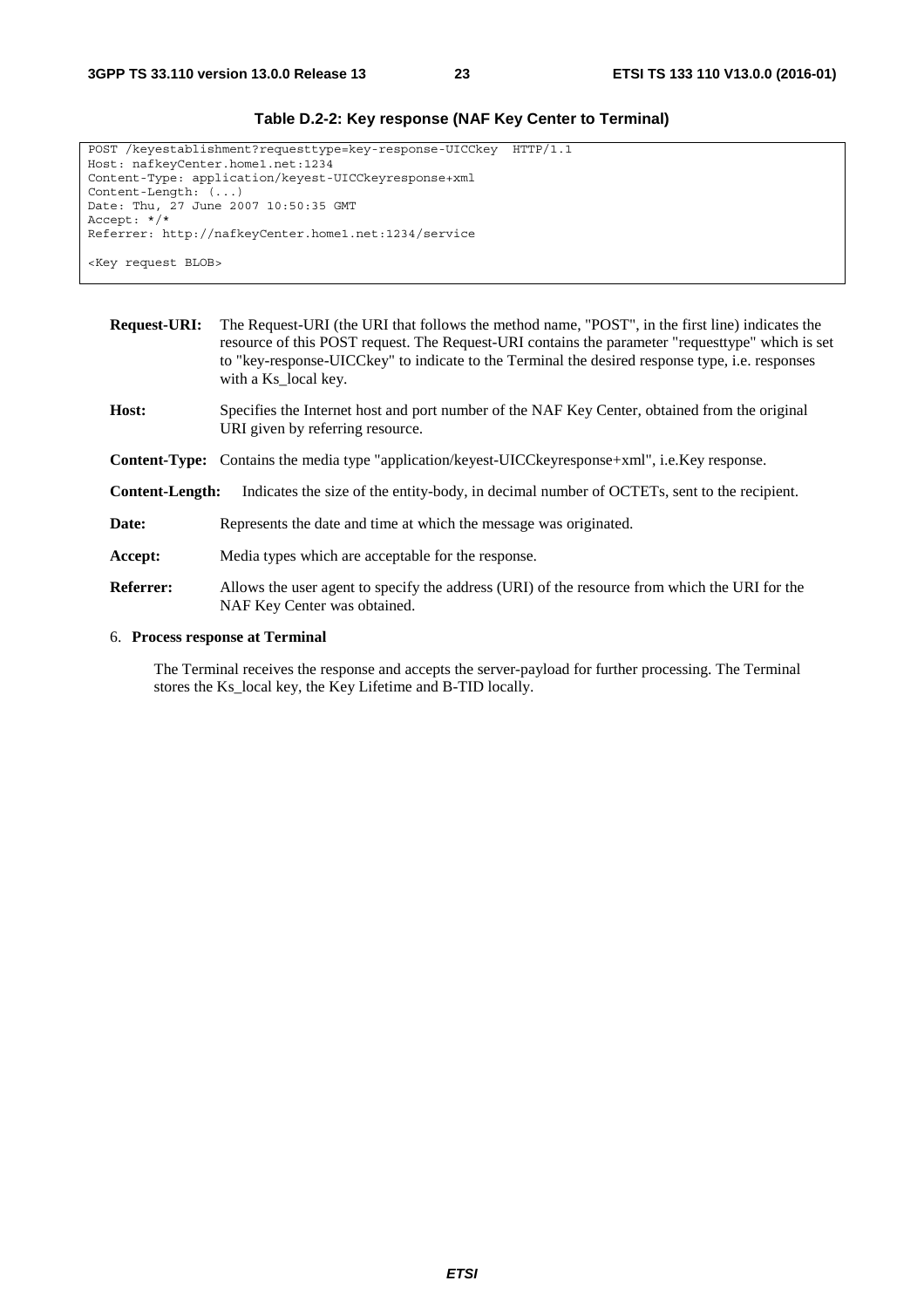## Annex E (normative): XML schema for Key Request and Key Response

## E.1 Introduction

This annex contains the XML schema which defines a format for the key request sent from the Terminal to the NAF Key Center requesting a Ks\_local key and for the key response sent from the NAF Key Center to the Terminal containing the Ks\_local key, according to the procedures in section 4.5.2.

## E.2 Key Request Format

### E.2.1 Data Format

The below XML schema defines a format used to request a Ks\_local key from the NAF Key Center.

```
<?xml version="1.0" encoding="UTF-8"?> 
<xs:schema 
    xmlns:xs="http://www.w3.org/2001/XMLSchema" 
     xmlns="urn:3GPP:metadata:2005:Keyest:UICCKeyRequest" 
     targetNamespace="urn:3GPP:metadata:2005:Keyest:UICCKeyRequest" 
     elementFormDefault="qualified" 
     attributeFormDefault="unqualified"> 
     <xs:element name="keyestUICCKeyRequest"> 
         <xs:annotation> 
             <xs:documentation> 
                  Keyest Key Request as defined by 3GPP TS 33.110 
             </xs:documentation> 
         </xs:annotation> 
         <xs:complexType> 
             <xs:sequence> 
                  <xs:element name="BTID" type="xs:string" minOccurs="1" maxOccurs="1"/> 
                  <xs:element name="TERMINALID" type="xs:string" minOccurs="1" maxOccurs="1"/> 
                  <xs:element name="TERMINALAPPLIID" type="xs:string" minOccurs="1" maxOccurs="1"/> 
                  <xs:element name="UICCAPPLIID" type="xs:string" minOccurs="1" maxOccurs="1"/> 
                  <xs:element name="RANDX" type="xs:string" minOccurs="1" maxOccurs="1"/> 
             </xs:sequence> 
             <xs:anyAttribute processContents="skip"/> 
         </xs:complexType> 
    \epsilon/xs\cdotelement>
</xs:schema>
```
### E.2.2 Example

The below example is used to request a new Ks local key derived from a GBA key with identity BTID "jhg876jhg", a TERMINAL ID "64783934857", TERMINALAPPLIID "7864934848", UICCAPPLIID "7864934849" and RANDX "12259673".

```
<?xml version="1.0" encoding="UTF-8"?> 
<keyestUICCKeyRequest 
xmlns:xsi="http://www.w3.org/2001/XMLSchema-instance" 
xmlns="urn:3GPP:metadata:2005:Keyest:UICCKeyRequest"> 
     <BTID>jhg876jhg</BTID> 
     <TERMINALID>64783934857</TERMINALID> 
     <TERMINALAPPLIID>7864934848</TERMINALAPPLIID> 
     <UICCAPPLIID>7864934849</UICCAPPLIID> 
     <RANDX>12259673</RANDX> 
</keyestUICCKeyRequest>
```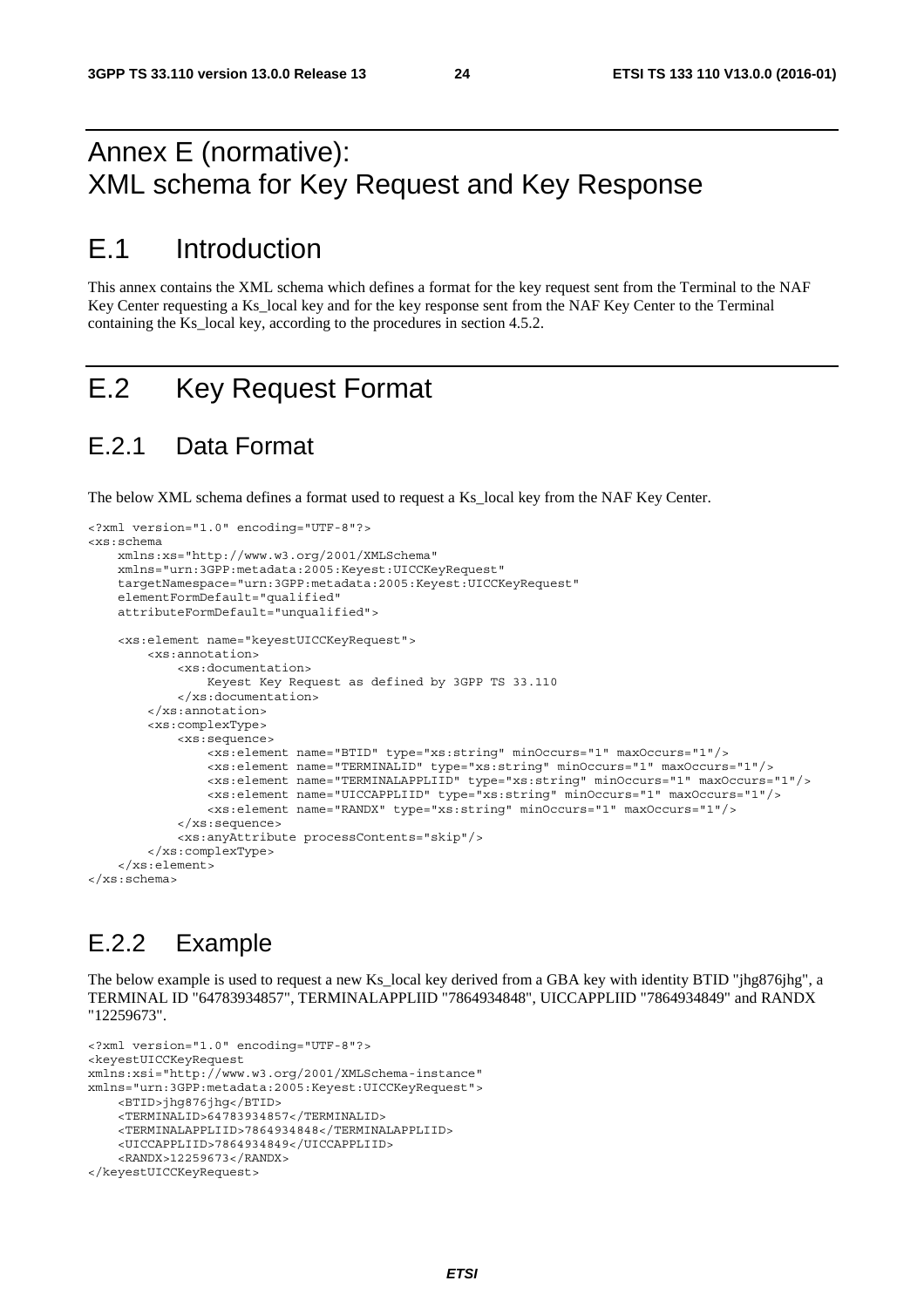## E.3 Key Response Format

## E.3.1 Data Format

The below XML schema defines a format used in the response to a Key request from the Terminal according to the procedure in section 4.5.2.

```
<?xml version="1.0" encoding="UTF-8"?> 
<xs:schema 
     xmlns:xs="http://www.w3.org/2001/XMLSchema" 
     xmlns="urn:3GPP:metadata:2005:Keyest:UICCKeyResponse" 
     targetNamespace="urn:3GPP:metadata:2005:Keyest:UICCKeyResponse" 
     elementFormDefault="qualified" 
     attributeFormDefault="unqualified"> 
     <xs:element name="keyestUICCKeyResponse"> 
         <xs:annotation> 
             <xs:documentation> 
                  Keyest Key Response as defined by 3GPP TS 33.110 
             </xs:documentation> 
         </xs:annotation> 
         <xs:complexType> 
             <xs:sequence> 
                  <xs:element name="BTID" type="xs:string" minOccurs="1" maxOccurs="1"/> 
                  <xs:element name="KSLOCAL" type="xs:string" minOccurs="1" maxOccurs="1"/> 
                  <xs:element name="KEYLIFETIME" type="xs:string" minOccurs="1" maxOccurs="1"/> 
                  <xs:element name="COUNTERLIMIT" type="xs:string" minOccurs="1" maxOccurs="1"/> 
             </xs:sequence> 
             <xs:anyAttribute processContents="skip"/> 
         </xs:complexType> 
     </xs:element>
```
</xs:schema>

### E.3.2 Example

The below example is used in the key response from the NAF Key Center with identity BTID "jhg876jhg", KSLOCAL "64783934857", KEYLIFETIME "5675" and COUNTERLIMIT "3443".

```
<?xml version="1.0" encoding="UTF-8"?> 
<keyestDeviceKeyResponse 
xmlns:xsi="http://www.w3.org/2001/XMLSchema-instance" 
xmlns="urn:3GPP:metadata:2005:Keyest:DeviceKeyResponse"> 
     <BTID>jhg876jhg</BTID> 
     <KSLOCAL>64783934857</KSLOCAL> 
     <KEYLIFETIME>5675</KEYLIFETIME> 
     <COUNTERLIMIT>3443</COUNTERLIMIT>
```
</keyestUICCKeyResponse>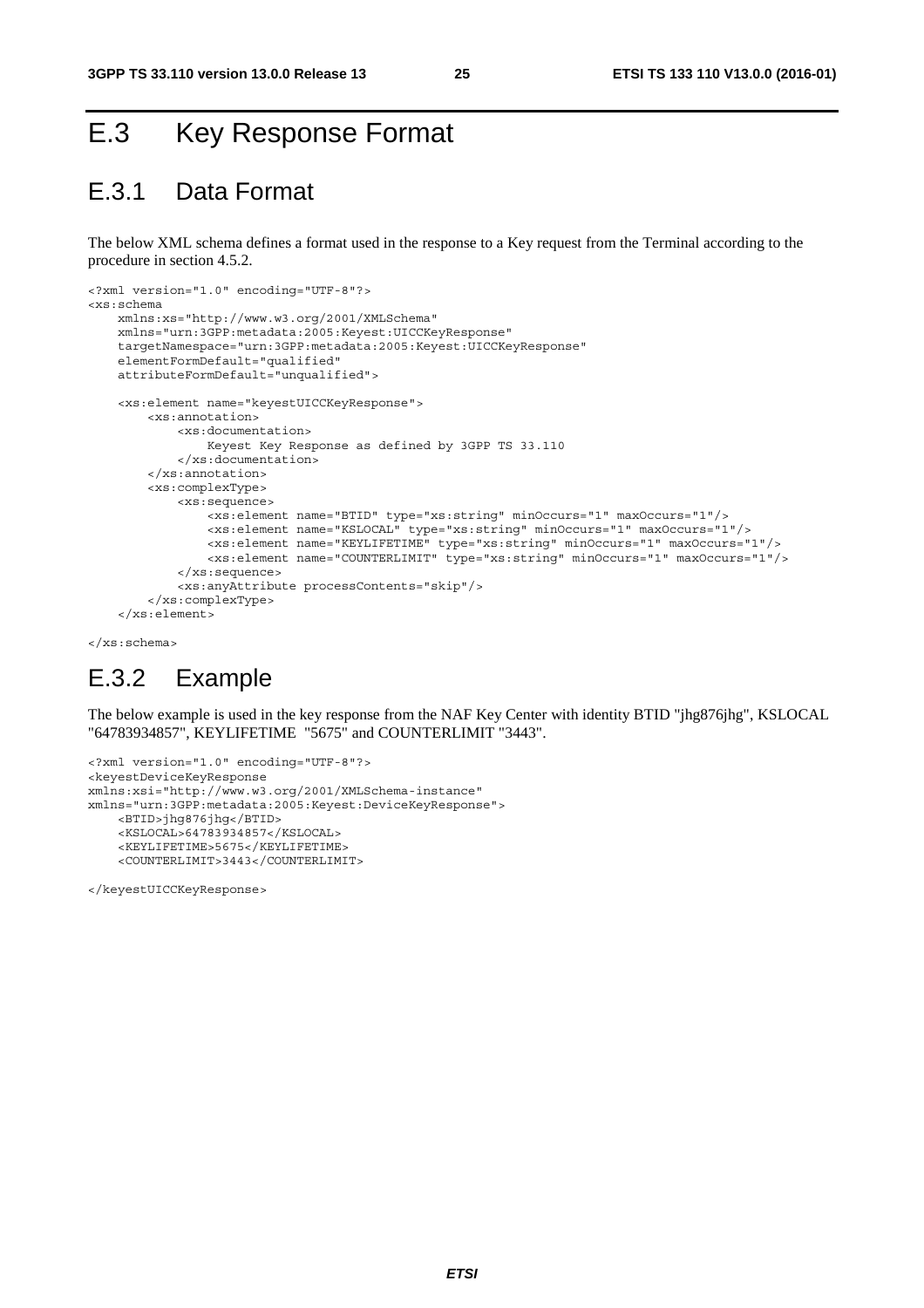## Annex F (normative): TLS profiles

This annex provides the TLS profiles.

## F.1 TLS profile for certificate based mutual authentication between Terminal and NAF Key Center

### F.1.1 Introduction

The Terminal and the NAF Key Center shall support TLS and TLS Extensions as specified in TS 33.310 [20], Annex E.

NOTE 1: The management of Root Certificates is out of scope of the present document.

The Terminal and the NAF Key Center shall support the server\_name TLS extension. All other TLS extensions are optional for implementation.

#### F.1.2 Protection mechanisms

In addition to the profiling given in TS 33.310 [20], Annex E, the following shall apply:

Cipher Suites with NULL encryption shall not be allowed for use.

## F.2 TLS profile for Shared key-based mutual authentication between Terminal and NAF Key **Center**

#### F.2.1 Introduction

If the PSK TLS based authentication mechanism is supported, the HTTPS client in the Terminal or the NAF Key Center shall support TLS and TLS Extensions as specified in TS 33.310 [20], Annex E.

The HTTPS client in the Terminal and the NAF Key Center shall support the server name TLS extension. All other TLS extensions are optional for implementation.

### F.2.2 Protection mechanisms

In addition to the profiling given in TS 33.310 [20], Annex E, the following shall apply:

Cipher Suites with NULL encryption shall not be allowed for use.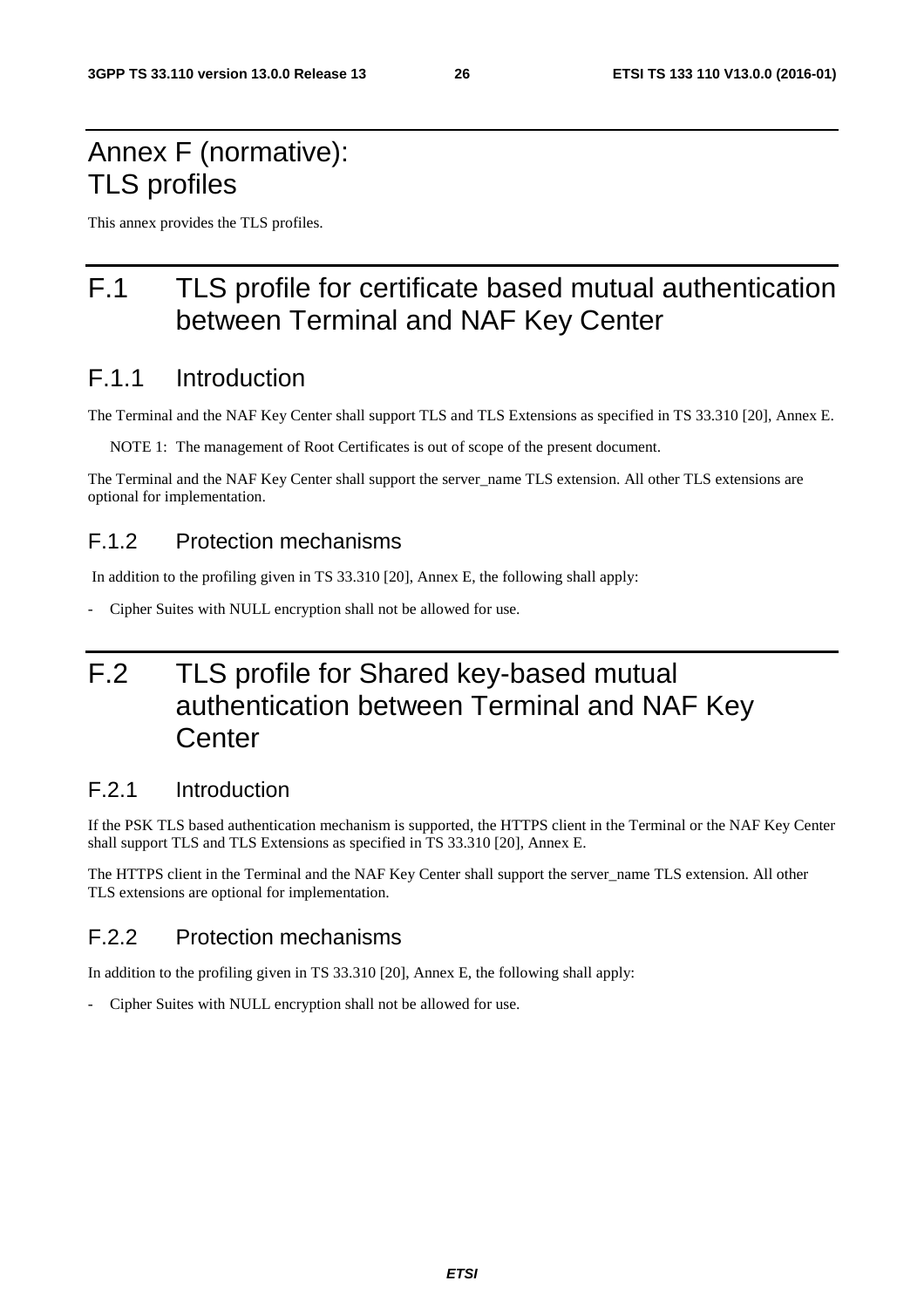## Annex G (informative): Change history

| <b>Change history</b> |                    |           |           |                |     |                                                                                                                                            |        |            |                   |
|-----------------------|--------------------|-----------|-----------|----------------|-----|--------------------------------------------------------------------------------------------------------------------------------------------|--------|------------|-------------------|
| <b>Date</b>           | TSG#               | TSG Doc.  | <b>CR</b> | <b>Rev</b>     | Cat | Subject/Comment                                                                                                                            | Old    | <b>New</b> | WI                |
| 2006-01               |                    |           |           |                |     | Creation of document                                                                                                                       |        | 0.0.0      |                   |
| 2006-05               |                    |           |           |                |     | Integration of pseudo-CRs S3-060265,<br>S3-060280, S3-060282, and creation<br>of annex based on contributions S3-<br>060258 and S3-060309. | 0.0.0  | 0.1.0      | KeyEstUTerm       |
| 2006-07               | SP-33              |           |           |                |     | Integration of pseudo-CRs S3-060432, 0.1.0<br>S3-060468, S3-060469 and S3-<br>060569                                                       |        | 1.0.0      | KeyEstUTerm       |
| 2006-11               | SP-34              |           |           |                |     | Integration of pseudo-CRs S3-060669,<br>S3-060672, S3-060673, S3-060674,<br>S3-060754.                                                     | 1.0.0  | 2.0.0      | KeyEstUTerm       |
| 2006-12               | SP-34              | SP-060807 |           |                |     | Approved at SA #34                                                                                                                         | 2.0.0  | 7.0.0      | KeyEstUTerm       |
| 2007-03               | SP-35              | SP-070155 | 0001      |                | C   | <b>NAF Key Center shall</b><br>authorize/administrate<br>Terminal_appl_ID and UICC_appl_ID                                                 | 7.0.0  | 7.1.0      | KeyEstUTerm       |
| 2007-03               | SP-35              | SP-070155 | 0003      |                | F   | Figure 4-3 misleadingly lists Ks_NAF<br>in message 9                                                                                       | 7.0.0  | 7.1.0      | KeyEstUTerm       |
| 2007-03               | SP-35              | SP-070155 | 0004      | $\mathbf{1}$   | F   | Keep annex alignment with the<br>specification text                                                                                        | 7.0.0  | 7.1.0      | KeyEstUTerm       |
| 2007-06               | SP-36              | SP-070330 | 0006      |                | F   | Addition of reference to GAA Service<br><b>Type Code</b>                                                                                   | 7.1.0  | 7.2.0      | KeyEstUTerm       |
| 2007-06               | SP-36              | SP-070330 | 0007      | $\mathbf{1}$   | F.  | Addition of annex on key<br>establishment UICC-Terminal<br>interface                                                                       | 7.1.0  | 7.2.0      | KeyEstUTerm       |
| 2007-06               | SP-36              | SP-070330 | 0009      | $\mathbf{1}$   | C   | Addition of key confirmation and<br>various other changes                                                                                  | 7.1.0  | 7.2.0      | KeyEstUTerm       |
| 2007-09               | $SP-37$            | SP-070600 | 0010      | $\overline{1}$ | F   | Ks_local keys storage policy in the<br>UICC                                                                                                | 7.2.0  | 7.3.0      | KeyEstUTerm       |
| 2007-09               | SP-37              | SP-070600 | 0012      | $\mathbf{1}$   | F.  | Complete NAF Key Center procedure<br>to check Terminal_ID.                                                                                 | 7.2.0  | 7.3.0      | KeyEstUTerm       |
| 2007-09               | SP-37              | SP-070600 | 0011      | $\mathbf{1}$   | F   | Stage 3 details : Ua interface and<br>adding TLS Profiling                                                                                 | 7.2.0  | 7.3.0      | KeyEstUTerm       |
| 2007-09               | <b>SP-37</b>       | SP-070600 | 0013      | $\mathbf{1}$   | F   | Addition of PSK-TLS to secure<br>communication between the Terminal<br>and the NAF Key Center.                                             | 7.2.0  | 7.3.0      | KeyEstUTerm       |
| 2007-12               | SP-38              | SP-070889 | 0014      | 3              | F   | Clarification of payload in 'service<br>request' message                                                                                   | 7.3.0  | 7.4.0      | KeyEstUTerm       |
| 2007-12               | $SP-38$            | SP-070889 | 0015      | 3              | F   | Correction of XML schema                                                                                                                   | 7.3.0  | 7.4.0      | KeyEstUTerm       |
| 2008-03               | SP-39              | SP-080148 | 0016      |                |     | Removal of editor"s notes                                                                                                                  | 7.4.0  | 7.5.0      | KeyEstUTerm       |
| 2008-12               | $\overline{SP-42}$ | SP-080746 | 0017      | $\overline{1}$ | F   | Removing editor's note on IANA<br>registration                                                                                             | 7.5.0  | 8.0.0      | TEI8              |
| 2009-12               |                    |           |           |                |     | Update to Rel-9 version (MCC)                                                                                                              | 8.0.0  | 9.0.0      |                   |
| 2011-03               |                    |           |           |                |     | Update to Rel-10 version (MCC)                                                                                                             | 9.0.0  | 10.0.0     | L.                |
| 2011-06               | SP-52              | SP-110263 | 0019      |                | A   | Description in normative Annex A of<br>the key to be used in KDF                                                                           | 10.0.0 | 10.1.0     | TEI9              |
| 2012-09               | <b>SP-57</b>       | SP-120605 | 0020      |                | F   | Correction for TLS references to point<br>to TS 33.310                                                                                     | 10.1.0 | 11.0.0     | SEC <sub>11</sub> |
| 2012-10               |                    |           |           |                |     | Editorial change                                                                                                                           | 11.0.0 | 11.0.1     |                   |
| 2014-10               |                    |           |           |                |     | Update to Rel-12 version (MCC)                                                                                                             | 11.0.1 | 12.0.0     |                   |
| 2016-01               |                    |           |           |                |     | Update to Rel-13 version (MCC)                                                                                                             | 12.0.0 | 13.0.0     |                   |